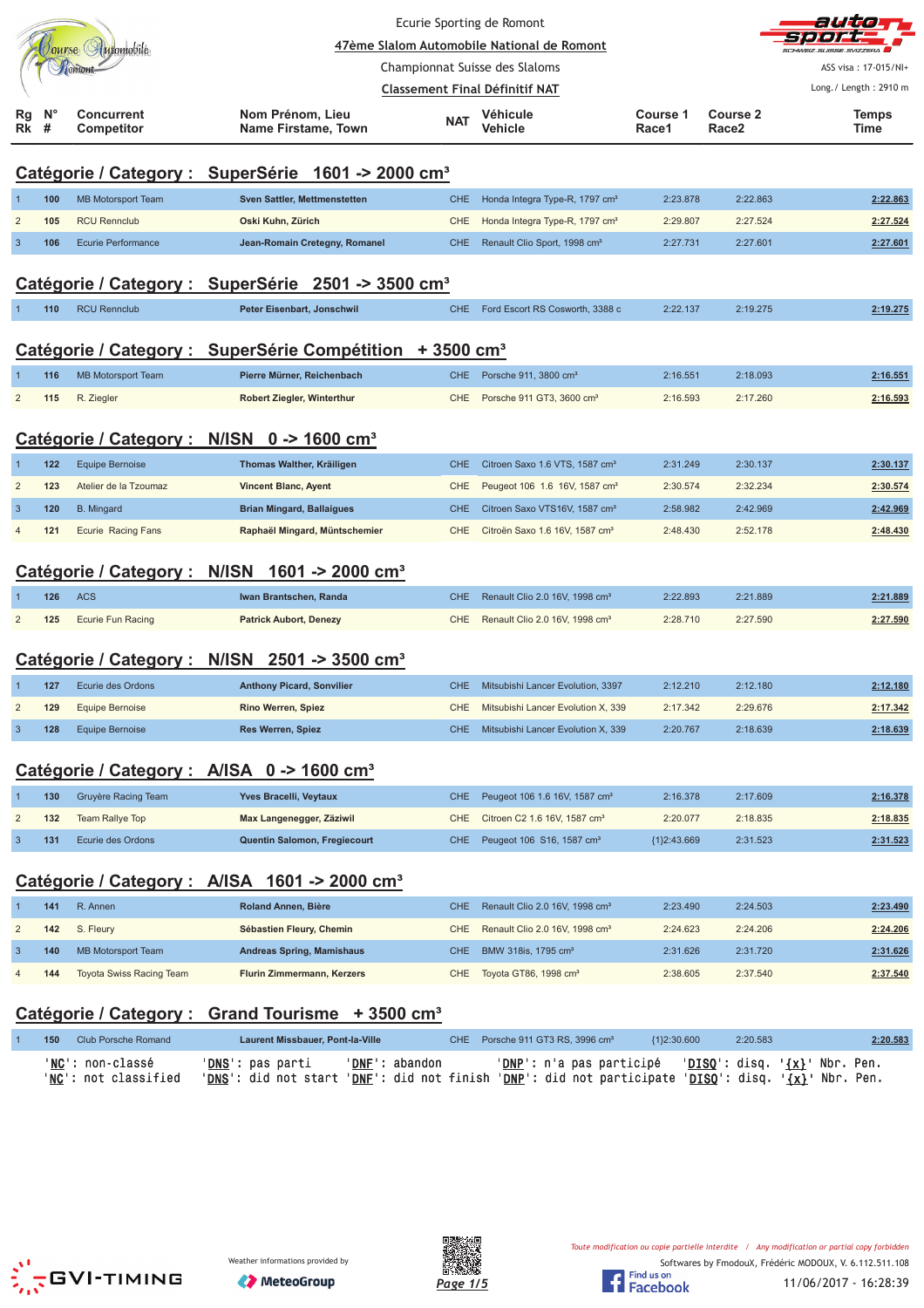|                 |                  | Tourse Automobile               |                                                                |            | Ecurie Sporting de Romont<br>47ème Slalom Automobile National de Romont |                   |                                          |                       |
|-----------------|------------------|---------------------------------|----------------------------------------------------------------|------------|-------------------------------------------------------------------------|-------------------|------------------------------------------|-----------------------|
|                 |                  | Tomont                          |                                                                |            | Championnat Suisse des Slaloms                                          |                   |                                          | ASS visa: 17-015/NI+  |
|                 |                  |                                 |                                                                |            | <b>Classement Final Définitif NAT</b>                                   |                   |                                          | Long./ Length: 2910 m |
| Rg<br><b>Rk</b> | $N^{\circ}$<br># | <b>Concurrent</b><br>Competitor | Nom Prénom, Lieu<br>Name Firstame, Town                        | <b>NAT</b> | Véhicule<br>Vehicle                                                     | Course 1<br>Race1 | Course <sub>2</sub><br>Race <sub>2</sub> | <b>Temps</b><br>Time  |
|                 |                  |                                 |                                                                |            |                                                                         |                   |                                          |                       |
|                 |                  |                                 | Catégorie / Category : Historic 1601 -> 2000 cm <sup>3</sup>   |            |                                                                         |                   |                                          |                       |
|                 | 155              | <b>Ecurie Sporting Romont</b>   | <b>Heribert Baeriswyl, Ependes</b>                             | <b>CHE</b> | Alpine Renault A 310, 1860 cm <sup>3</sup>                              | 2:17.595          | 2:16.906                                 | 2:16.906              |
|                 |                  |                                 |                                                                |            |                                                                         |                   |                                          |                       |
|                 |                  |                                 | Catégorie / Category : Historic 2501 -> 3000 cm <sup>3</sup>   |            |                                                                         |                   |                                          |                       |
|                 | 160              | W. Waeber                       | <b>Willy Waeber, Berolle</b>                                   | <b>CHE</b> | Porsche 911 911 RS, 2992 cm <sup>3</sup>                                | 2:17.826          | 2:17.678                                 | 2:17.678              |
|                 |                  |                                 | Catégorie / Category : Historic 3001 -> 3500 cm <sup>3</sup>   |            |                                                                         |                   |                                          |                       |
|                 |                  |                                 |                                                                |            |                                                                         |                   |                                          |                       |
|                 | 161              | <b>Swiss Historic RT</b>        | Nicolas Buehrer, Bienne                                        | <b>CHE</b> | BMW M 1, 3453 cm <sup>3</sup>                                           | 2:13.231          | <b>DNS</b>                               | 2:13.231              |
|                 |                  |                                 | Catégorie / Category : Historic + 3500 cm <sup>3</sup>         |            |                                                                         |                   |                                          |                       |
|                 | 165              | A. Pfefferlé                    | Alain Pfefferlé, Arbaz                                         | CHE.       | Porsche 935 Turbo, 4192 cm <sup>3</sup>                                 | 2:09.398          | 2:08.795                                 | 2:08.795              |
|                 |                  |                                 |                                                                |            |                                                                         |                   |                                          |                       |
|                 |                  |                                 | Catégorie / Category : InterSwiss 0 -> 1600 cm <sup>3</sup>    |            |                                                                         |                   |                                          |                       |
| 1               | 204              | <b>Equipe Bernoise</b>          | Christoph Mattmüller, Bolligen                                 | <b>CHE</b> | VW Scirocco, 1588 cm <sup>3</sup>                                       | ${1}NC$           | 2:12.826                                 | 2:12.826              |
| $\overline{c}$  | 205              | <b>Team VWF</b>                 | Roger Oulevay, Chavornay                                       | <b>CHE</b> | VW Golf, 1600 cm <sup>3</sup>                                           | 2:17.696          | 2:16.770                                 | 2:16.770              |
| $\mathbf{3}$    | 202              | Ecurie des Ordons               | Damien Jeannerat, Montenol                                     | <b>SUI</b> | Opel Corsa B 16 GSi, 1597 cm <sup>3</sup>                               | 2:19.996          | ${1}2:43.276$                            | 2:19.996              |
| $\overline{4}$  | 200              | K. Jeanneret                    | Kilian Jeanneret, Semsales                                     | <b>CHE</b> | Volkswagen Polo, 1300 cm <sup>3</sup>                                   | 2:29.282          | 2:31.367                                 | 2:29.282              |
| $5\phantom{.0}$ | 206              | D. Diehl                        | Daniel Diehl, Rüschegg                                         | <b>CHE</b> | Toyota Corolla 1600, 1586 cm <sup>3</sup>                               | 2:36.827          | 2:34.830                                 | 2:34.830              |
|                 |                  |                                 |                                                                |            |                                                                         |                   |                                          |                       |
|                 |                  |                                 | Catégorie / Category : InterSwiss 1601 -> 2000 cm <sup>3</sup> |            |                                                                         |                   |                                          |                       |
| $\overline{1}$  | 214              | M. Béring                       | Michaël Béring, Le Locle                                       | <b>CHE</b> | Honda Civic 2.0i Typ R, 1996 cm <sup>3</sup>                            | 2:10.455          | 2:12.194                                 | 2:10.455              |
| $\sqrt{2}$      | 216              | <b>MB Motorsport Team</b>       | Thomas Ruesch, Kölliken                                        | CHE        | Renault Clio Sport, 2000 cm <sup>3</sup>                                | 2:11.768          | 2:12.608                                 | 2:11.768              |
| $\mathbf{3}$    | 215              | <b>ACS</b>                      | <b>Ludovic Monnier, Rennaz</b>                                 | <b>CHE</b> | VW Golf 16v, 2000 cm <sup>3</sup>                                       | 2:12.719          | 2:12.910                                 | 2:12.719              |
| $\overline{4}$  | 217              | Ecurie des Ordons               | <b>Benoit Farine, Boécourt</b>                                 | <b>CHE</b> | VW Golf 2, 2000 cm <sup>3</sup>                                         | <b>DNF</b>        | 2:15.926                                 | 2:15.926              |
| $5\phantom{.0}$ | 212              | I. Fantoni                      | Ivan Fantoni, Gudo                                             | <b>CHE</b> | VW Golf 1, 1998 cm <sup>3</sup>                                         | 2:16.022          | 2:16.152                                 | 2:16.022              |
| 6               | 213              | Ecurie des Ordons               | Yann Schorderet, Bure                                          | <b>CHE</b> | Renault Clio 3 Cup, 1998 cm <sup>3</sup>                                | 2:20.554          | 2:18.539                                 | 2:18.539              |
| $\overline{7}$  | 211              | R. Scherrer                     | <b>Ruth Scherrer, Lachen</b>                                   | <b>CHE</b> | BMW 318 iS, 1796 cm <sup>3</sup>                                        | 2:26.308          | 2:24.239                                 | 2:24.239              |

#### **Catégorie / Category : InterSwiss 2001 -> 2500 cm³**

|                | 224 | Autersa Racing Team   | <b>Michael Zbinden, Wattenwil</b>  | <b>CHE</b> | Opel Kadett - C, 2498 cm <sup>3</sup>        | 2:13.134 | 2:10.319 | 2:10.319 |
|----------------|-----|-----------------------|------------------------------------|------------|----------------------------------------------|----------|----------|----------|
| 2              | 226 | Equipe Bernoise       | <b>Martin Soland, Reiden</b>       | CHE        | Opel Kadett - C - GT/E, 2486 cm <sup>3</sup> | 2:12.303 | 2:12.907 | 2:12.303 |
| $\mathbf{3}$   | 222 | C. Martinis           | <b>Christophe Martinis, Sergey</b> | CHE.       | Opel Ascona 20 E, 2434 cm <sup>3</sup>       | 2:14.681 | 2:13.646 | 2:13.646 |
| $\overline{4}$ | 225 | Team VWF              | Jean-Paul Chiquita, Orbe           | CHE.       | BMW 318is, 2495 cm <sup>3</sup>              | 2:16.256 | 2:14.718 | 2:14.718 |
| -5             | 227 | Racing Team Zäziwil   | André Etter, Steffisburg           | <b>CHE</b> | Opel Kadett C GT/E, 2486 cm <sup>3</sup>     | 2:16.265 | 2:16.323 | 2:16.265 |
| 6              | 223 | Y. Pillonel           | Yann Pillonel, Arbaz               | CHE.       | BMW 325 i. 2493 cm <sup>3</sup>              | 2:20.184 | 2:18.029 | 2:18.029 |
|                | 220 | Atelier de la Tzoumaz | <b>Ted Santos, Vuiteboeuf</b>      | <b>ESP</b> | Seat Ibiza Cupra 2, 2040 cm <sup>3</sup>     | 2:19.069 | 2:20.199 | 2:19.069 |

### **Catégorie / Category : InterSwiss 2501 -> 3500 cm³**

| 231 | Club Porsche 3 Lacs | David Comby, La Chaux-de-Fonds | CHE Porsche 911 Carrera, 3163 cm <sup>3</sup> | 2:27.693 | 2:26.677 | 2:26.677 |
|-----|---------------------|--------------------------------|-----------------------------------------------|----------|----------|----------|
|     |                     |                                |                                               |          |          |          |

### **Catégorie / Category : InterSwiss + 3500 cm³**

| 236 | Club Porsche 3 Lacs                      | Alexandre Comby, La Chaux-de-Fonds                |                                                  | CHE Porsche $934/5$ . 4774 cm <sup>3</sup>                        | 2:11.643 | 2:11.188               | 2:11.188                                                      |
|-----|------------------------------------------|---------------------------------------------------|--------------------------------------------------|-------------------------------------------------------------------|----------|------------------------|---------------------------------------------------------------|
| 235 | <b>Stadler Motorsport</b>                | Paul Büetiger, Lohn                               |                                                  | CHE Porsche 911 GT3 Cup, 3598 cm <sup>3</sup>                     | 2:13.564 | 2:13.265               | 2:13.265                                                      |
|     | 'NC': non-classé<br>'NC': not classified | ' <b>DNS</b> ': pas parti<br>'DNS': did not start | 'DNF': abandon<br>' <b>DNF</b> ': did not finish | ' <b>DNP</b> ': n'a pas participé<br>'DNP': did not participate ' |          | ' <u>DISO</u> ': disq. | $'DISO': disq. '\{x}': Nbr. Pen.$<br>' <u>{x}</u> ' Nbr. Pen. |







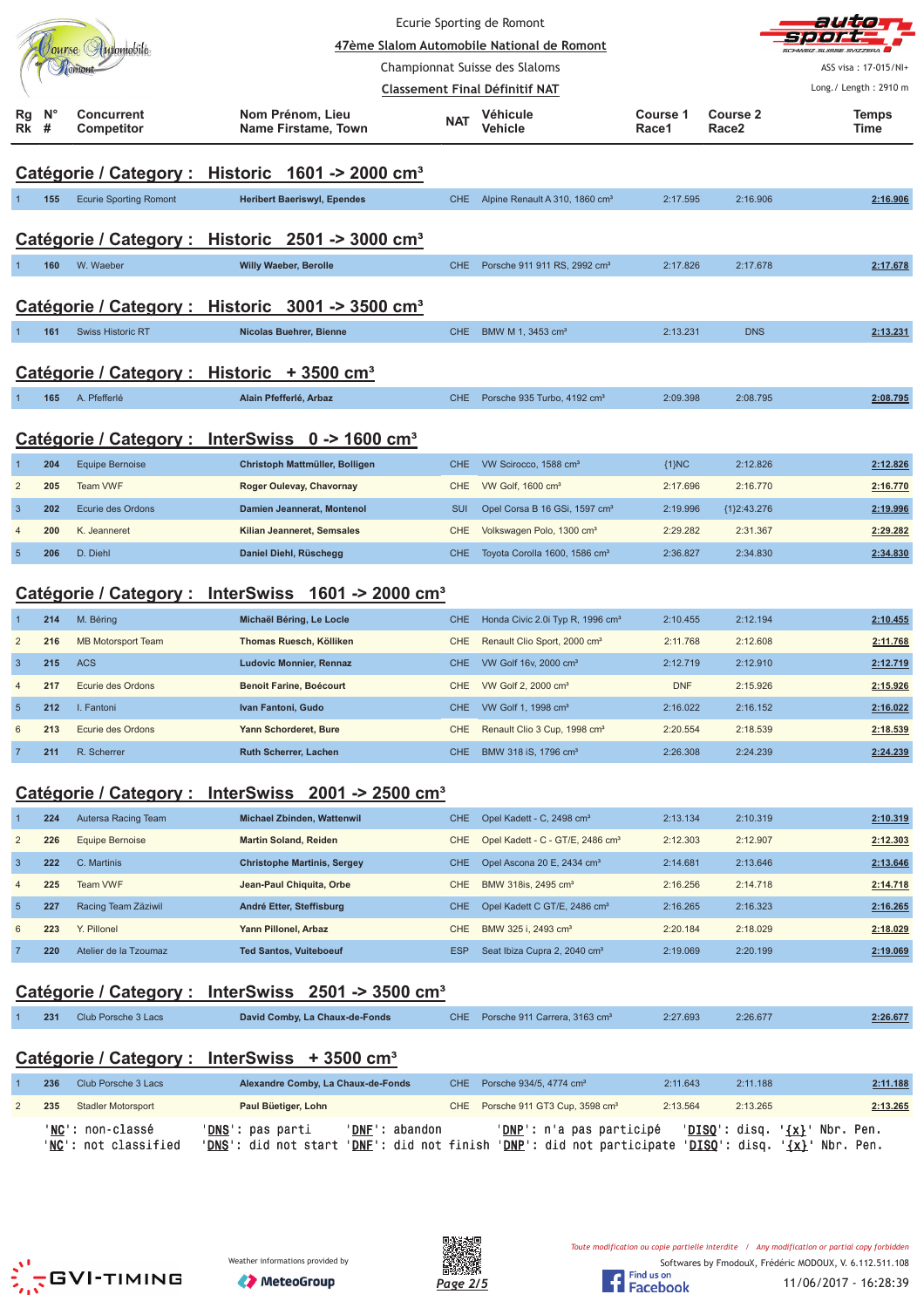|                |                  | Tourse Automobile                                   |                                                                 | Ecurie Sporting de Romont             | 47ème Slalom Automobile National de Romont                                     |                      |                                      | auto<br>S177FDA                                                                                                      |
|----------------|------------------|-----------------------------------------------------|-----------------------------------------------------------------|---------------------------------------|--------------------------------------------------------------------------------|----------------------|--------------------------------------|----------------------------------------------------------------------------------------------------------------------|
|                |                  |                                                     |                                                                 | Championnat Suisse des Slaloms        |                                                                                |                      |                                      | ASS visa: 17-015/NI+                                                                                                 |
|                |                  |                                                     |                                                                 | <b>Classement Final Définitif NAT</b> |                                                                                |                      |                                      | Long./ Length: 2910 m                                                                                                |
| Rg<br>Rk       | $N^{\circ}$<br># | <b>Concurrent</b><br>Competitor                     | Nom Prénom, Lieu<br>Name Firstame, Town                         | <b>NAT</b>                            | Véhicule<br>Vehicle                                                            | Course 1<br>Race1    | <b>Course 2</b><br>Race <sub>2</sub> | <b>Temps</b><br>Time                                                                                                 |
|                |                  | Catégorie / Category : E1 0 -> 1400 cm <sup>3</sup> |                                                                 |                                       |                                                                                |                      |                                      |                                                                                                                      |
|                | 242              | <b>MB Motorsport Team</b>                           | Christoph Rohr, Oberhofen                                       | CHE                                   | Audi 50, 1393 cm <sup>3</sup>                                                  | 2:14.243             | <b>NC</b>                            | 2:14.243                                                                                                             |
|                | 243              | <b>ACS</b>                                          | Hans Wüthrich, Wattenwil                                        | CHE                                   | Mini Cooper S, 1398 cm <sup>3</sup>                                            | 2:16.907             | 2:16.697                             | 2:16.697                                                                                                             |
| 3              | 240              | <b>ACS</b>                                          | Markus Schweizer, Rüti                                          | CHE                                   | Veb Trabant P 601, 1299 cm <sup>3</sup>                                        | 2:22.171             | 2:20.536                             | 2:20.536                                                                                                             |
|                |                  | Catégorie / Category : E1                           | 1401 -> 1600 $cm3$ (PROVISOIRE)                                 |                                       |                                                                                |                      |                                      |                                                                                                                      |
|                | 260              | <b>MB Motorsport Team</b>                           | Martin Bürki, Uetendorf                                         | CHE.                                  | VW Polo R WRC, 1600 cm <sup>3</sup>                                            | 2:04.046             | 2:04.058                             | 2:04.046                                                                                                             |
| $\overline{c}$ | 261              | Ecurie des Ordons                                   | <b>Sylvain Chariatte, Mormont</b>                               | CH <sub>6</sub>                       | VW Golf, 1598 cm <sup>3</sup>                                                  | 2:10.357             | 2:07.651                             | 2:07.651                                                                                                             |
| 3              | 257              | <b>MB Motorsport Team</b>                           | Mike Bürki, Uetendorf                                           | <b>CHE</b>                            | VW Polo, 1598 cm <sup>3</sup>                                                  | 2:09.488             | 2:08.203                             | 2:08.203                                                                                                             |
| $\overline{4}$ | 259              | Autersa Racing Team                                 | Werner Willener, Schwanden                                      | <b>CHE</b>                            | VW Golf, 1598 cm <sup>3</sup>                                                  | 2:11.243             | 2:10.307                             | 2:10.307                                                                                                             |
| $\overline{5}$ | 258              | <b>MB Motorsport Team</b>                           | Joel Werthmüller, Heimberg                                      | <b>CHE</b>                            | Peugeot Peugeot 106 GTI, 1598 c                                                | 2:14.156             | 2:13.686                             | 2:13.686                                                                                                             |
| 6              | 250              | P. Beguin                                           | <b>Philippe Beguin, Prilly</b>                                  | CHE                                   | Peugeot 205, 1587 cm <sup>3</sup>                                              | 2:16.502             | 2:16.064                             | 2:16.064                                                                                                             |
| $\overline{7}$ | 254              | <b>MB Motorsport Team</b>                           | Walter Holzer, Süderen                                          | <b>CHE</b>                            | Honda Civic 1.6 VTi, 1595 cm <sup>3</sup>                                      | 2:16.700             | 2:16.416                             | 2:16.416                                                                                                             |
| 8              | 251              | Autersa Racing Team                                 | Patrick Eggimann, Walkringen                                    | CHE                                   | Peugeot 106 1.6 16V, 1587 cm <sup>3</sup>                                      | ${1}2:30.791$        | 2:17.267                             | 2:17.267                                                                                                             |
| 9              | 255              | <b>ACS</b>                                          | <b>Samuel Weibel, Rumisberg</b>                                 | <b>CHE</b>                            | Honda Civic 1.6 VTI, 1595 cm <sup>3</sup>                                      | 2:18.220             | 2:17.639                             | 2:17.639                                                                                                             |
| 10             | 256              | <b>MB Motorsport Team</b>                           | Heinz Gfeller, Noflen                                           | <b>CHE</b>                            | Ford Fiesta 1.6, 1596 cm <sup>3</sup>                                          | 2:21.176             | 2:21.170                             | 2:21.170                                                                                                             |
| 11             | 252              | <b>Ecurie Sporting Romont</b>                       | <b>David Frioud, Rossens</b>                                    | <b>CHE</b>                            | Peugeot 106 1.6 16V, 1587 cm <sup>3</sup>                                      | 2:32.307             | 2:29.250                             | 2:29.250                                                                                                             |
| 12             | 262              | Team VWF                                            | <b>Filipe Chiquita, Sainte Croix</b>                            | CHE                                   | Citroën Saxo 1.6 VTS, 1587 cm <sup>3</sup>                                     | 2:34.039             | 2:30.889                             | 2:30.889                                                                                                             |
|                | 253              | L. Aliberti                                         | Luca Aliberti, Estavayer-le-Lac                                 | <b>CHE</b>                            | VW Golf LS, 1588 cm <sup>3</sup>                                               | <b>DISQ</b>          | <b>DISQ</b>                          | <u> - 1000 - 1000 - 1000 - 1000 - 1000 - 1000 - 1000 - 1000 - 1000 - 1000 - 1000 - 1000 - 1000 - 1000 - 1000 - 1</u> |
|                |                  |                                                     |                                                                 |                                       |                                                                                |                      |                                      |                                                                                                                      |
|                |                  | Catégorie / Category : E1                           | 1601 -> 2000 cm <sup>3</sup>                                    | (PROVISOIRE)                          |                                                                                |                      |                                      |                                                                                                                      |
|                | 320              | Autersa Racing Team                                 | <b>Daniel Wittwer, Forst</b>                                    | CHE                                   | VW Golf 16v, 1986 cm <sup>3</sup>                                              | 2:06.810             | 2:06.026                             | 2:06.026                                                                                                             |
| $\overline{2}$ | 309              | <b>ACS</b>                                          | <b>Patrick Flammer, Glarus</b>                                  | <b>CHE</b>                            | Suzuki Swift Sport 1.6, 1998 cm <sup>3</sup>                                   | 2:07.941             | 2:06.992                             | 2:06.992                                                                                                             |
| 3              | 311              | <b>Ecurie Sporting Romont</b>                       | Jonas Magnin, Neyruz                                            | CHE.                                  | Honda Civic Rikli Motorsport, 1998                                             | ${1}2:17.846$        | 2:07.428                             | 2:07.428                                                                                                             |
|                | 302              | Squadra Corse Quad.                                 | <b>Emanuele Tognacca, Brione</b>                                |                                       | CHE VW Golf, 1984 cm <sup>3</sup>                                              | 2:08.190             | ${1}2:18.977$                        | 2:08.190                                                                                                             |
| $\sqrt{5}$     | 317              | Squadra Corse Quad.                                 | Christian Darani, Mairengo                                      | CHE                                   | Fiat X 1/9, 2000 cm <sup>3</sup>                                               | 2:09.669             | 2:09.027                             | 2:09.027<br>2:09.967                                                                                                 |
| 6              | 321              | N. Roberto                                          | Nicola Roberto, Penthalaz<br><b>Martin Wittwer, Forst</b>       | CHE                                   | Peugeot 205 Rallye, 1998 cm <sup>3</sup>                                       | 2:09.967             | 2:10.058                             |                                                                                                                      |
| $\overline{7}$ | 315              | <b>ACS</b>                                          |                                                                 | <b>CHE</b>                            | Peugeot 205 GTi, 1998 cm <sup>3</sup>                                          | 2:12.102             | 2:10.779                             | 2:10.779                                                                                                             |
| 8<br>9         | 301<br>319       | A. Ribeiro<br><b>Equipe Bernoise</b>                | Alexandre Ribeiro, Orbe<br><b>Thomas Kammermann, Krauchthal</b> | <b>PRT</b>                            | Volkswagen Golf GTI, 1984 cm <sup>3</sup>                                      | 2:13.880             | 2:13.611<br>2:14.230                 | 2:13.611                                                                                                             |
| 10             | 312              | <b>Ecurie Sporting Romont</b>                       | Jérôme Nicolet, Ecuvillens                                      | <b>CHE</b><br>CHE                     | VW Golf GTI, 2000 cm <sup>3</sup><br>Renault Clio RS Cup, 1998 cm <sup>3</sup> | 2:13.763<br>2:15.576 | 2:14.083                             | 2:13.763<br>2:14.083                                                                                                 |
| 11             | 303              | Autersa Racing Team                                 | Adrian Mürner, Heimberg                                         | <b>CHE</b>                            | Volkswagen Golf 2 GTI, 1991 cm <sup>3</sup>                                    | <b>DNF</b>           | 2:14.167                             | 2:14.167                                                                                                             |
| $12$           | 310              | S. Jaquemet                                         | Stéphane Jaquemet, St-Cierges                                   | CHE                                   | Renault Clio RS Cup, 1998 cm <sup>3</sup>                                      | 2:14.879             | 2:14.247                             | 2:14.247                                                                                                             |
| 13             | 307              | G. Bitto                                            | Giuseppe Bitto, Le Mont                                         | <b>CHE</b>                            | Renault Clio RS Cup, 1998 cm <sup>3</sup>                                      | 2:17.175             | 2:16.872                             | 2:16.872                                                                                                             |
| 14             | 316              | Gruyère Racing Team                                 | Dylan Zanni, La Roche                                           | CHE                                   | Renault Clio Cup III, 1998 cm <sup>3</sup>                                     | 2:19.691             | 2:17.276                             | 2:17.276                                                                                                             |
| 15             | 313              | S. Pittet                                           | <b>Stéphane Pittet, Bottens</b>                                 | <b>CHE</b>                            | Renault Clio Coupe, 1998 cm <sup>3</sup>                                       | 2:19.236             | 2:17.931                             | 2:17.931                                                                                                             |
| 16             | 308              | Ecurie du Nord                                      | Alain Bombardier, Orbe                                          | CHE                                   | Renault Clio Coupe, 1998 cm <sup>3</sup>                                       | 2:19.002             | 2:19.035                             | 2:19.002                                                                                                             |
| 17             | 314              | Ecurie du Nord                                      | <b>Michel Randin, Mervelier</b>                                 | <b>CHE</b>                            | Renault Clio Coupe, 1998 cm <sup>3</sup>                                       | 2:20.376             | 2:19.046                             | 2:19.046                                                                                                             |
| 18             | 322              | Autersa Racing Team                                 | Patrick Könitzer, Rüschegg                                      | <b>CHE</b>                            | Volkswagen 17 Golf GTI, 1997 cm <sup>3</sup>                                   | 2:20.606             | 2:21.506                             | 2:20.606                                                                                                             |
| 19             | 300              | Ecurie des Ordons                                   | David Rossé, Courtételle                                        | CHE                                   | VW Golf 16v, 1983 cm <sup>3</sup>                                              | 2:25.354             | 2:23.516                             | 2:23.516                                                                                                             |
| 20             | 304              | <b>Ecurie Sporting Romont</b>                       | Frank Azema, Treyvaux                                           | CHE                                   | BMW 318ti compact, 1995 cm <sup>3</sup>                                        | 2:26.181             | 2:24.525                             | 2:24.525                                                                                                             |
| 21             | 318              | Ecurie des Lions                                    | Sébastien Genoud, Remaufens                                     | CHE.                                  | Renault Clio 2 RS1, 2000 cm <sup>3</sup>                                       | 2:27.864             | 2:27.628                             | 2:27.628                                                                                                             |

'<u>NC</u>': non-classé '<u>DN</u> '<u>NC</u>': not classified '<u>DN</u>



22 **305** Ecurie Racing Fans **Danny Bender, Fully** CHE Opel Kadett E GSI 16, 1997 cm³ 2:30.232 2:28.917 **2:28.917** 23 **306** Ecurie Fun Racing **Michel-Roland Joye, Vallorbe** CHE Opel Kadett E GSI 16, 1997 cm³ 2:29.560 2:30.299 **2:29.560**

<u>S</u>': pas parti '<u>DNF</u>': abandon '<u>DNP</u>': n'a pas participé '<u>DISQ</u>': disq. '<u>{x}</u>' Nbr. Pen.

<u>S</u>': did not start '<u>DNF</u>': did not finish '<u>DNP</u>': did not participate '<u>DISQ</u>': disq. '<u>{x}</u>' Nbr. Pen.

Softwares by FmodouX, Frédéric MODOUX, V. 6.112.511.108



Weather informations provided by

11/06/2017 - 16:28:39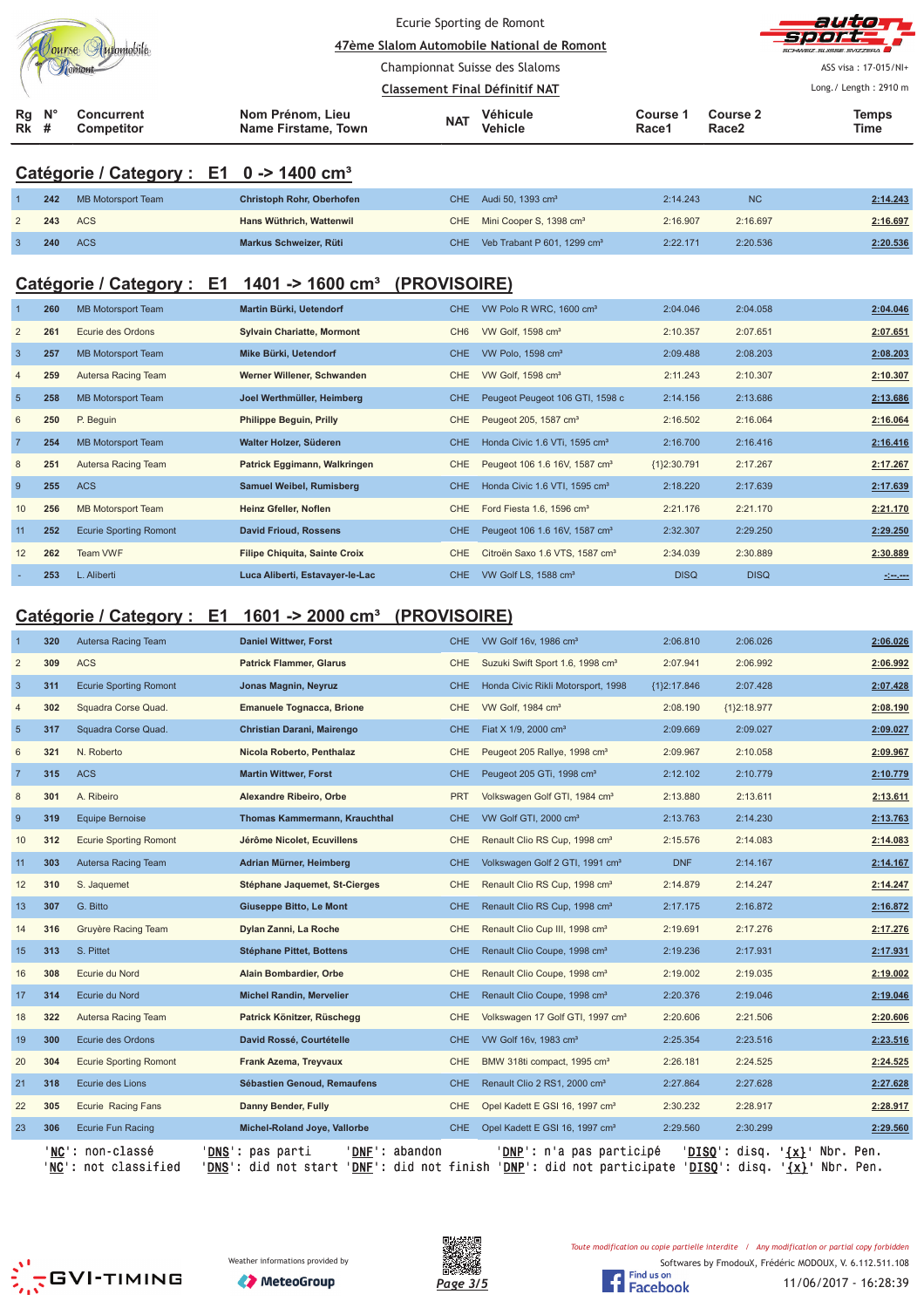|                      |                                                        |                                         | Ecurie Sporting de Romont             | 47ème Slalom Automobile National de Romont |                   |                               | auto<br>SCHWEIZ SUISSE SVIZZEDA I |
|----------------------|--------------------------------------------------------|-----------------------------------------|---------------------------------------|--------------------------------------------|-------------------|-------------------------------|-----------------------------------|
|                      |                                                        |                                         | Championnat Suisse des Slaloms        |                                            |                   |                               | ASS visa: 17-015/NI+              |
|                      |                                                        |                                         | <b>Classement Final Définitif NAT</b> |                                            |                   |                               | Long./ Length: 2910 m             |
| Rg N°<br><b>Rk</b> # | Concurrent<br>Competitor                               | Nom Prénom, Lieu<br>Name Firstame, Town | <b>NAT</b>                            | Véhicule<br>Vehicle                        | Course 1<br>Race1 | Course 2<br>Race <sub>2</sub> | <b>Temps</b><br>Time              |
|                      | Catégorie / Category : E1 2001 -> 2500 cm <sup>3</sup> |                                         |                                       |                                            |                   |                               |                                   |

|                | 326 | <b>ALL-IN Racing Team</b> | Etienne Beyeler, La Chaux         | CHE. | Opel Ascona B, 2486 cm <sup>3</sup>      | 2:12.399 | 2:11.244 | 2:11.244 |
|----------------|-----|---------------------------|-----------------------------------|------|------------------------------------------|----------|----------|----------|
| 2              | 331 | Autersa Racing Team       | Christian Hirsig, Thierachern     | CHE  | VW Polo, $2346 \text{ cm}^3$             | 2:15.154 | 2:13.876 | 2:13.876 |
|                | 325 | Ecurie des Lions          | <b>Benjamin Nicole, St-Martin</b> | CHE  | BMW 2002 Ti, 2301 cm <sup>3</sup>        | 2:14.451 | 2:14.503 | 2:14.451 |
| $\overline{4}$ | 332 | Ecurie du Nord            | Dario D'Onofrio, Yvonand          | CHE  | Fiat Punto GT, 2332 cm <sup>3</sup>      | 2:19.125 | 2:17.522 | 2:17.522 |
| 5 <sub>1</sub> | 329 | Equipe Bernoise           | <b>Martin Epp, Altdorf</b>        | CHE  | BMW 325 i. 2493 cm <sup>3</sup>          | 2:23.000 | 2:23.123 | 2:23.000 |
| 6              | 330 | <b>ACS</b>                | Edy Kempf, Altdorf                | CHE  | BMW 323 Ti Compact, 2494 cm <sup>3</sup> | 2:26.776 | 2:27.492 | 2:26.776 |

# **Catégorie / Category : E1 2501 -> 3000 cm³**

| 335 | Racing Club Airbag | René Köchli, Kaltbach     |     | CHE Honda Civic 1.6 VTI, 2538 cm <sup>3</sup> | ${232:27.141}$ | 2:06.141 | 2:06.141 |
|-----|--------------------|---------------------------|-----|-----------------------------------------------|----------------|----------|----------|
| 337 | Ecurie des Lions   | <b>Ronan Petit, Brent</b> | CHE | BMW Compact 323 TI, 2990 cm <sup>3</sup>      | 2:15.919       | 2:13.949 | 2:13.949 |
| 328 | Ecurie des Lions   | Jean-luc Emch. Semsales   | SUI | BMW M3 E36, 2990 cm <sup>3</sup>              | 2:21.014       | 2:19.874 | 2:19.874 |
| 203 | ACS                | Roger Hitz, Berikon       |     | CHE Mini Cooper S, 2716 cm <sup>3</sup>       | 2:25.784       | 2:24.375 | 2:24.375 |

# **Catégorie / Category : E1 3001 -> 3500 cm³**

|                | 340 | <b>MB Motorsport Team</b>     | Juerg Beiner, Landquart         | <b>CHE</b> | Lancia Delta S4, 3349 cm <sup>3</sup>     | ${1}2:14.493$ | 2:07.552   | 2:07.552 |
|----------------|-----|-------------------------------|---------------------------------|------------|-------------------------------------------|---------------|------------|----------|
| 2              | 336 | Ecurie Basilisk               | Bruno lanniello, Nunningen      | <b>CHE</b> | Lancia Delta S4, 3343 cm <sup>3</sup>     | 2:09.512      | 2:08.338   | 2:08.338 |
| -3             | 341 | <b>Ecurie Sporting Romont</b> | <b>Fabrice Winiger, Grolley</b> | CHE.       | Seat Leon Cup Racer MK3 TCR, 3            | 2:10.645      | 2:09.229   | 2:09.229 |
| $\overline{4}$ | 343 | Ecurie du Nord                | <b>Cedric Milliquet, Pully</b>  | <b>CHE</b> | Mitsubishi Lancer EVO VI, 3400 c          | 2:14.289      | 2:12.352   | 2:12.352 |
| $\overline{5}$ | 345 | Squadra Corse Quad.           | Fabio Cristoni, Péry            | <b>CHE</b> | Lancia Delta HF Integrale 16V, 33         | 2:13.447      | <b>DNS</b> | 2:13.447 |
| 6              | 342 | Squadra Corse Quad.           | Christian Sonnenschein, Savigny | CHE.       | Lancia Delta HF Integrale 16V, 33         | 2:16.459      | 2:16.774   | 2:16.459 |
|                | 344 | B. Muhr                       | Bernhard Muhr, Rüeggisberg      | CHE.       | Toyota Celica Turbo, 3435 cm <sup>3</sup> | 2:31.756      | 2:29.806   | 2:29.806 |

### **Catégorie / Category : E1 + 3500 cm³**

|                | 355 | <b>ACS</b>                    | Albin Mächler, Wangen                    | CHE.       | BMW M2, 5064 cm <sup>3</sup>             | 2:06.886      | 2:07.661 | 2:06.886 |
|----------------|-----|-------------------------------|------------------------------------------|------------|------------------------------------------|---------------|----------|----------|
| 2              | 353 | A. Murcia                     | <b>Arnaud Murcia, Veyrier</b>            | CHE        | Mitsubishi Lancer Evo VII, 3910 c        | 2:09.376      | 2:07.360 | 2:07.360 |
| -3             | 352 | <b>Ecurie Sporting Romont</b> | <b>Richard Winiger, Nierlet-les-Bois</b> | CHE.       | Porsche 997 Cup II, 3800 cm <sup>3</sup> | 2:08.946      | 2:09.216 | 2:08.946 |
| $\overline{4}$ | 354 | ACS                           | Aristide Rebord, Bovernier               | CHE.       | BMW M3, 3999 cm <sup>3</sup>             | 2:09.671      | 2:09.833 | 2:09.671 |
| $\overline{5}$ | 350 | <b>ACS</b>                    | <b>Michel Lovis, Orbe</b>                | CHE.       | Subaru Impreza 2.0 Turbo, 3604 c         | 2:15.572      | 2:15.433 | 2:15.433 |
| 6              | 351 | ACS                           | Alessandro Di Marzo, La Chaux-de-Fonds   | CHE.       | Subaru Impreza 2.0GT 4WD, 3740           | 2:23.771      | 2:20.648 | 2:20.648 |
|                | 356 | Ecurie Biennoise              | Herbert Bieri, Kehrsatz                  | <b>NAT</b> | BMW 135i Turbo, 5064 cm <sup>3</sup>     | ${1}2:48.375$ | 2:22.580 | 2:22.580 |

# **Catégorie / Category : E2-Silhouette TracKing 0 -> 1600 cm³**

|                |                | Ecurie des Ordons                    | Jean-François Chariatte, Porrentruy                              | <b>CHE</b> | Tracking RC01, 998 cm <sup>3</sup>         | 2:04.373 | 2:03.788 | 2:03.788 |
|----------------|----------------|--------------------------------------|------------------------------------------------------------------|------------|--------------------------------------------|----------|----------|----------|
|                |                |                                      |                                                                  |            |                                            |          |          |          |
|                |                | Catégorie / Category : E2 Silhouette | 0 -> 1600 cm <sup>3</sup>                                        |            |                                            |          |          |          |
|                | $\overline{2}$ | Ecurie 13 Etoiles                    | <b>Gregory Follonier, Martigny</b>                               | CHE.       | GFA Austin Cooper RS, 1298 cm <sup>3</sup> | 2:11.338 | 2:09.144 | 2:09.144 |
|                |                |                                      |                                                                  |            |                                            |          |          |          |
|                |                |                                      | Catégorie / Category : E2 SportCars 0 -> 1600 cm <sup>3</sup>    |            |                                            |          |          |          |
|                | 5              | Gruyère Racing Team                  | Yannick De Siebenthal, Aigle                                     | CHE.       | Jema B10 JA, 998 cm <sup>3</sup>           | 2:05.227 | 2:06.448 | 2:05.227 |
|                |                |                                      |                                                                  |            |                                            |          |          |          |
|                |                |                                      |                                                                  |            |                                            |          |          |          |
|                |                |                                      | Catégorie / Category : E2 SingleSeater 0 -> 1600 cm <sup>3</sup> |            |                                            |          |          |          |
|                | 12             | Ecurie 13 Etoiles                    | Sabrina Pierroz, Sion                                            | <b>CHE</b> | Arcobaleno Arcobaleno Formula, 1           | 2:10.501 | 2:10.798 | 2:10.501 |
| $\overline{2}$ | 14             | D. Zimmermann                        | Denis Zimmermann, Romainmotier                                   | CHE        | Formule BMW, 1100 cm <sup>3</sup>          | 2:14.959 | 2:11.108 | 2:11.108 |
| 3              | 10             | Atelier de la Tzoumaz                | Marc Hafner, Le Bouveret                                         | <b>CHE</b> | Arcobaleno Arcobaleno Formula, 1           | 2:15.978 | 2:17.628 | 2:15.978 |





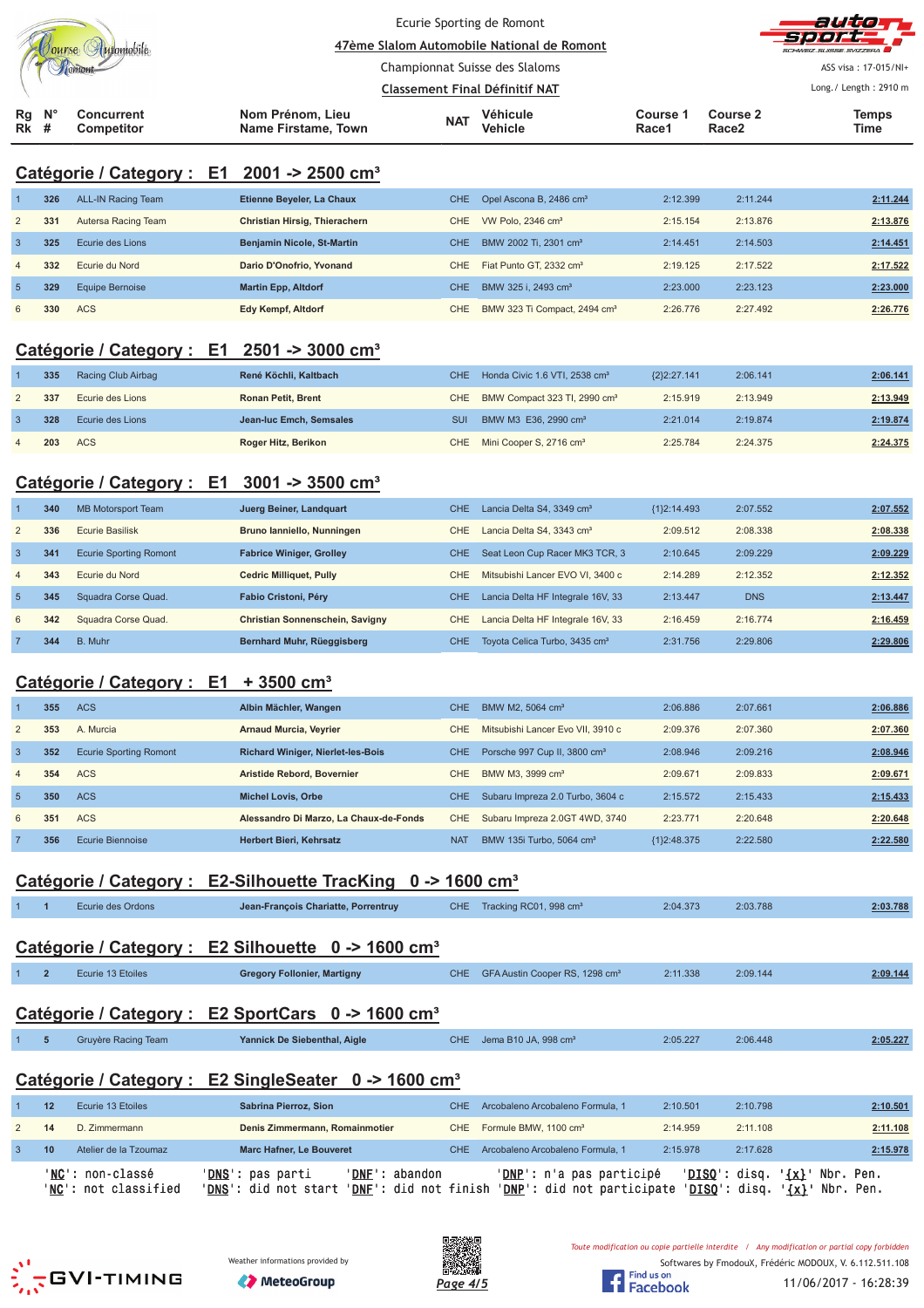|                   |             |                          |                                                       |                                | Ecurie Sporting de Romont<br>47ème Slalom Automobile National de Romont |                   |                               | auton<br><b>Sport</b><br>SCHWEIZ SUISSE SVIZZEDA |
|-------------------|-------------|--------------------------|-------------------------------------------------------|--------------------------------|-------------------------------------------------------------------------|-------------------|-------------------------------|--------------------------------------------------|
|                   |             |                          |                                                       | Championnat Suisse des Slaloms |                                                                         |                   |                               | ASS visa: 17-015/NI+                             |
|                   |             |                          |                                                       | Classement Final Définitif NAT |                                                                         |                   |                               | Long. / Length: $2910 \text{ m}$                 |
| Rg<br><b>Rk</b> # | $N^{\circ}$ | Concurrent<br>Competitor | Nom Prénom, Lieu<br><b>NAT</b><br>Name Firstame, Town |                                | <b>Véhicule</b><br>Vehicle                                              | Course 1<br>Race1 | Course 2<br>Race <sub>2</sub> | <b>Temps</b><br>Time                             |
|                   |             | Ecurie des Lions         | Eric Morel, Châtel-st-Denis                           | SUI                            | Glorias Cars Arcobaleno Formula                                         | <b>DNP</b>        | <b>DNP</b>                    | alan, ana                                        |

### Catégorie / Category : E2 SingleSeater 1601 -> 2000 cm<sup>3</sup> (PROVISOIRE)

|              | 17              | Autersa Racing Team          | Marcel Maurer, Längenbühl                                                                             | CHE.       | Renault Midland, 2000 cm <sup>3</sup>                                    | 1:54.914   | 1:53.934                                                               | 1:53.934               |
|--------------|-----------------|------------------------------|-------------------------------------------------------------------------------------------------------|------------|--------------------------------------------------------------------------|------------|------------------------------------------------------------------------|------------------------|
|              | 15              | Racing Club Airbag           | Philip Egli, Rombach                                                                                  | CHE.       | Dallara 394 Opel, 2000 cm <sup>3</sup>                                   | 1:54.409   | 1:54.084                                                               | 1:54.084               |
| $\mathbf{3}$ | 20              | Ecurie des Ordons            | Jean-Marc Salomon, Courtedoux                                                                         | <b>CHE</b> | Tatuus Bossy Racing, 2000 cm <sup>3</sup>                                | 1:55.411   | 1:54.138                                                               | 1:54.138               |
| 4            | 18              | Chablais Racing Team         | Didier Planchamp, Vionnaz                                                                             | CHE.       | Tatuus Renault, 2000 cm <sup>3</sup>                                     | 2:01.508   | 2:02.901                                                               | 2:01.508               |
| -5           | 21              | M. Zimmermann                | <b>Marc Zimmermann, Romainmotier</b>                                                                  | CHE.       | Renault Tatuus FR 2000, 1998 cm <sup>3</sup>                             | 2:02.248   | 2:02.204                                                               | 2:02.204               |
| 6            | 19              | Ecurie des Ordons            | Henri Schmidt, Porrentruy                                                                             | <b>CHE</b> | Caparo Formule Renault 2000, 20                                          | 2:07.533   | 2:07.617                                                               | 2:07.533               |
|              | 16              | Ecurie Biennoise             | Yves Hängärtner, Sutz                                                                                 | <b>CH</b>  | Tatuus Master S2000, 2000 cm <sup>3</sup>                                | <b>DNP</b> | <b>DNP</b>                                                             | <u> 1999 - 1999</u>    |
|              | 'NC':<br>'NC' : | non-classé<br>not classified | ' <b>DNS</b> ': pas parti<br>' DNF '<br>abandon<br>' <b>DNS':</b> did not start<br>' <b>DNF':</b> did | not finish | ' <b>DNP</b> ': n'a pas participé<br>' <b>DNP</b> ': did not participate |            | ' <b>DISO</b> ': disq.<br>$\{x\}$<br>' <b>DISO</b> ': disq.<br>$\{x\}$ | Nbr. Pen.<br>Nbr. Pen. |

**!"#

\$%! %!** 

 **& '**





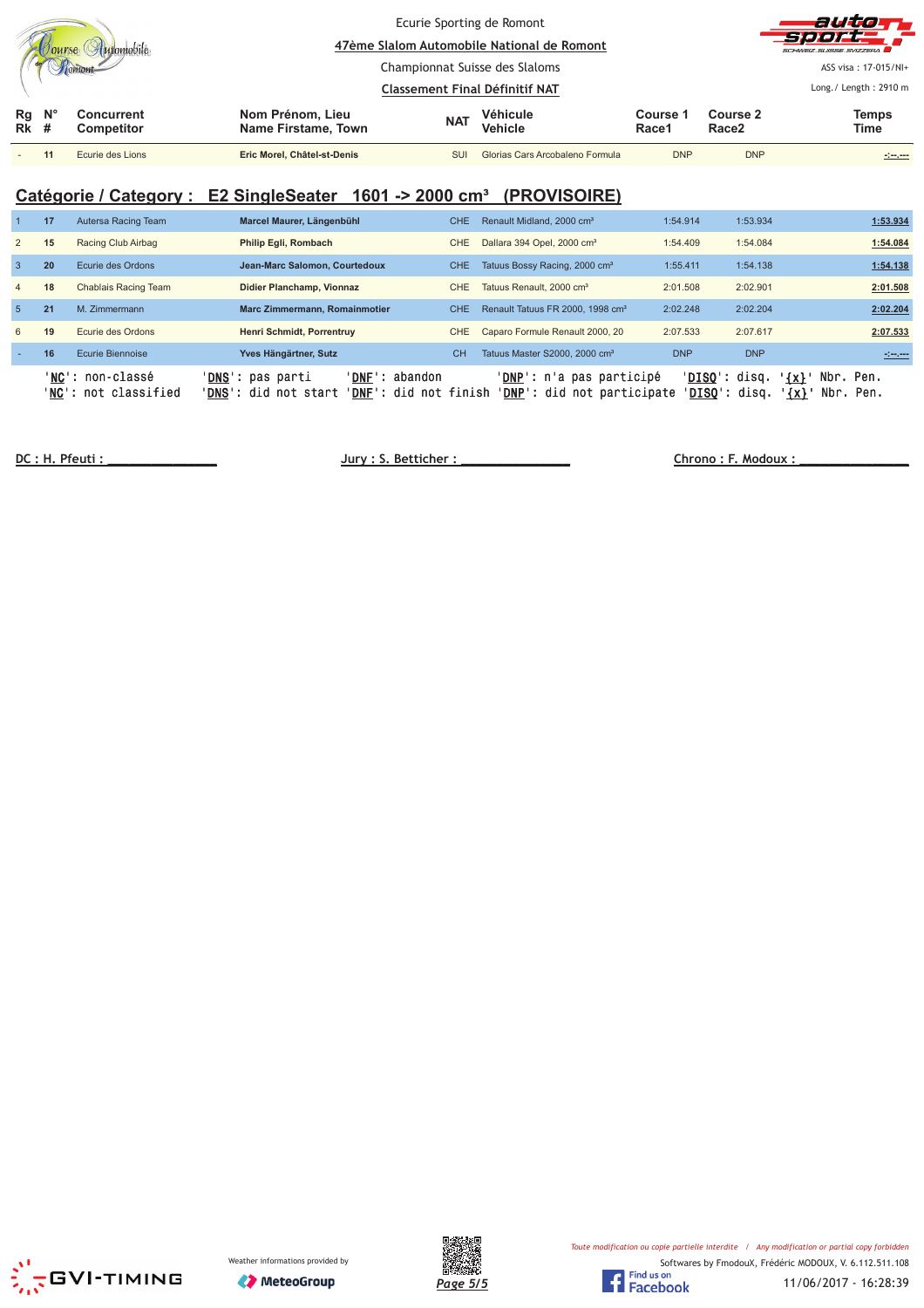|                  |  |                          |                                         |                                          |            | Ecurie Sporting de Romont<br>47ème Slalom Automobile National de Romont |          | autom<br>s e de l<br>SCHWEIZ SUISSE SVIZZERA  |                      |  |
|------------------|--|--------------------------|-----------------------------------------|------------------------------------------|------------|-------------------------------------------------------------------------|----------|-----------------------------------------------|----------------------|--|
|                  |  |                          |                                         | Championnat Suisse des Slaloms<br>Abarth |            |                                                                         |          | ASS visa: 17-015/NI+<br>Long./ Length: 2910 m |                      |  |
| $Rg$ $N^{\circ}$ |  |                          |                                         |                                          |            | Véhicule                                                                | Course 1 | Course 2                                      |                      |  |
| <b>Rk</b> #      |  | Concurrent<br>Competitor | Nom Prénom, Lieu<br>Name Firstame, Town |                                          | <b>NAT</b> | <b>Vehicle</b>                                                          | Race1    | Race <sub>2</sub>                             | <b>Temps</b><br>Time |  |

# **Catégorie / Category : Abarth Trofeo Slalom 2001 -> 2500 cm³**

|                | 50 | <b>ACS</b>         | Sylvain Burkhalter, Tramelan           | <b>CHE</b> | Fiat 500 1.4 Abarth, 2326 cm <sup>3</sup>    | 2:24.040 | 2:24.517    | 2:24.040 |
|----------------|----|--------------------|----------------------------------------|------------|----------------------------------------------|----------|-------------|----------|
| 2              | 54 | P. Kasper          | Paul Kasper, Hergiswil                 | CHE.       | Fiat 500 1.4 Abarth, 2326 cm <sup>3</sup>    | 2:25.792 | 2:25.702    | 2:25.702 |
| $\overline{3}$ | 56 | W. Reho            | <b>Walter Reho, Hergiswil</b>          | CHE.       | Fiat 500 Abarth 695, 2326 cm <sup>3</sup>    | 2:25.959 | {1}2:35.057 | 2:25.959 |
| $\overline{4}$ | 52 | Desserich          | Lukas Desserich, Horw                  | <b>CHE</b> | Fiat 500 Abarth 695, 2326 cm <sup>3</sup>    | 2:29.057 | 2:27.329    | 2:27.329 |
| 5              | 51 | Lugano Racing Team | <b>Cyrille Crevoiserat, Courroux</b>   | <b>CHE</b> | Fiat 500C 1.4Abarth SS, 2326 cm <sup>3</sup> | 2:30.190 | 2:29.160    | 2:29.160 |
| 6              | 57 | Team Rallye Top    | Janine Wyssen, Spiezwiler              | <b>CHE</b> | Fiat 500 1.4 Abarth, 2326 cm <sup>3</sup>    | 2:31.757 | 2:29.346    | 2:29.346 |
| $\overline{7}$ | 55 | <b>ACS</b>         | <b>Roland Recher, Pratteln</b>         | <b>CHE</b> | Fiat Punto 1.4 Abarth, 2326 cm <sup>3</sup>  | 2:34.459 | {1}2:43.926 | 2:34.459 |
| 8              | 58 | <b>B.</b> Klossner | Beat Klossner, Gümligen                | <b>CHE</b> | Fiat 500 1.4 Abarth, 2326 cm <sup>3</sup>    | 2:35.663 | 2:36.893    | 2:35.663 |
| -9             | 59 | C. Eriksson        | <b>Christopher Eriksson, Hergiswil</b> | <b>CHE</b> | Fiat Abarth 695 Assetto Corsa Evo            | 2:45.765 | 2:44.452    | 2:44.452 |

### **Catégorie / Category : Abarth Trofeo Corsa 2001 -> 2500 cm³**

| 61 | <b>Team Rallye Top</b>                           | <b>Beat Wyssen, Spiezwiler</b>                                                                        | CHE. | Abarth 500 R3T, 2326 cm <sup>3</sup>                            | 2:19.432   | 2:19.483                                | 2:19.432                                                         |
|----|--------------------------------------------------|-------------------------------------------------------------------------------------------------------|------|-----------------------------------------------------------------|------------|-----------------------------------------|------------------------------------------------------------------|
| 60 | Equipe Bernoise                                  | Martina Garovi, Sachseln                                                                              | CHE  | Fiat 500 Abarth 695, 2326 cm <sup>3</sup>                       | 2:22.969   | 2:22.135                                | 2:22.135                                                         |
| 62 | Racing Club Jurassien                            | <b>Dario Schmid, Moutier</b>                                                                          | CHE. | Abarth 500 R3T, 2326 cm <sup>3</sup>                            | <b>DNP</b> | <b>DNP</b>                              | <u> 1999 - 19</u>                                                |
| 63 | Racing Club Jurassien                            | Sébastien Schmid, Perrefitte                                                                          | CHE  | Abarth 500 R3T, 2326 cm <sup>3</sup>                            | <b>DNP</b> | <b>DNP</b>                              | <u>riment</u>                                                    |
|    | ' <b>NC':</b> non-classé<br>'NC': not classified | 'DNF': abandon<br>' <b>DNS</b> ': pas parti<br>'DNS': did not start<br>' <b>DNF</b> ': did not finish |      | ' <b>DNP</b> ': n'a pas participé<br>'DNP': did not participate |            | ' <u>DISQ</u> ': disq.<br>'DISO': disq. | $^{\prime}$ {x} $^{\prime}$<br>Nbr. Pen.<br>$\{x\}$<br>Nbr. Pen. |

 **!** 

 **"# \$**





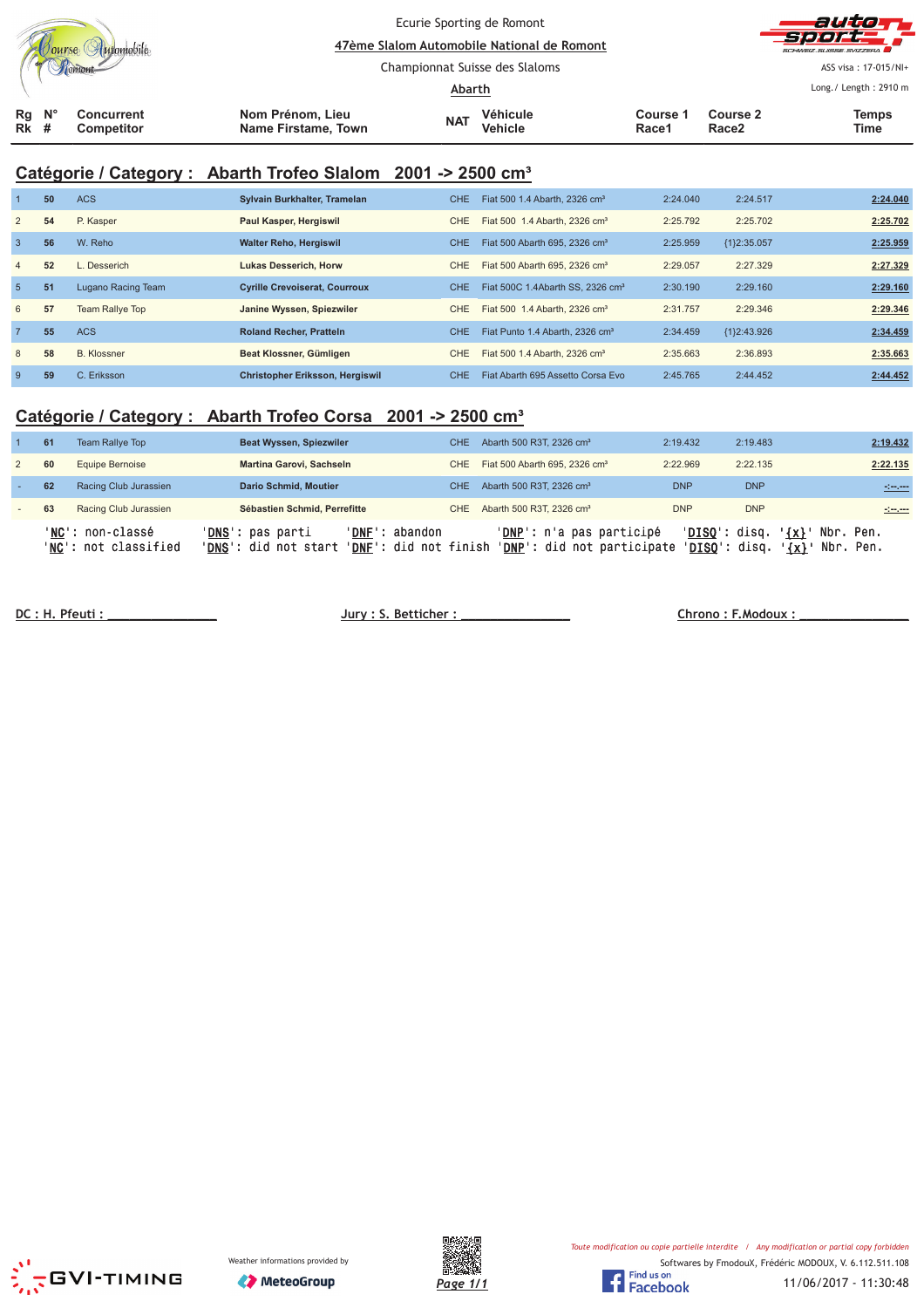

#### Ecurie Sporting de Romont

<u>A7ème Slalom Automobile National de Romont</u> Championnat Suisse des Slaloms



ASS visa: 17-015/NI+

|                |                    |                  |                                         |                                            | <b>Scratch NAT</b> |                                              |                   |                                                 | Long./ Length: 2910 m |
|----------------|--------------------|------------------|-----------------------------------------|--------------------------------------------|--------------------|----------------------------------------------|-------------------|-------------------------------------------------|-----------------------|
| Rg<br>Rk       | Grp                | $N^{\circ}$<br># | <b>Concurrent</b><br>Competitor         | Nom Prénom, Lieu<br>Name Firstname, Town   | <b>NAT</b>         | Véhicule<br>Vehicle                          | Course 1<br>Race1 | <b>Course 2</b><br>Race <sub>2</sub>            | <b>Temps</b><br>Time  |
| 1              | E <sub>2</sub> -SS | 17               | Autersa Racing Team                     | Maurer Marcel, Längenbühl                  | CHE                | Renault Midland, 2000 cm <sup>3</sup>        | 1:54.914          | 1:53.934                                        | 1:53.934              |
| 2              | E <sub>2</sub> -SS | 15               | Racing Club Airbag                      | Egli Philip, Rombach                       | CHE                | Dallara 394 Opel, 2000 cm <sup>3</sup>       | 1:54.409          | 1:54.084                                        | 1:54.084              |
| 3              | E <sub>2</sub> -SS | 20               | Ecurie des Ordons                       | Salomon Jean-Marc, Courtedoux              | <b>CHE</b>         | Tatuus Bossy Racing, 2000 cm <sup>3</sup>    | 1:55.411          | 1:54.138                                        | 1:54.138              |
| 4              | E <sub>2</sub> -SS | 18               | Chablais Racing Team                    | <b>Planchamp Didier, Vionnaz</b>           | CHE                | Tatuus Renault, 2000 cm <sup>3</sup>         | 2:01.508          | 2:02.901                                        | 2:01.508              |
| 5              | E <sub>2</sub> -SS | 21               | M. Zimmermann                           | Zimmermann Marc, Romainmotier              | <b>CHE</b>         | Renault Tatuus FR 2000, 1998 cm              | 2:02.248          | 2:02.204                                        | 2:02.204              |
| 6              | E <sub>2</sub> -SH | $\mathbf{1}$     | Ecurie des Ordons                       | <b>Chariatte Jean-François, Porrentruy</b> | CHE                | Tracking RC01, 998 cm <sup>3</sup>           | 2:04.373          | 2:03.788                                        | 2:03.788              |
| $\overline{7}$ | E <sub>1</sub>     | 260              | MB Motorsport Team                      | Bürki Martin, Uetendorf                    | <b>CHE</b>         | VW Polo R WRC, 1600 cm <sup>3</sup>          | 2:04.046          | 2:04.058                                        | 2:04.046              |
| 8              | E <sub>2</sub> -SC | $\sqrt{5}$       | Gruyère Racing Team                     | De Siebenthal Yannick, Aigle               | <b>CHE</b>         | Jema B10 JA, 998 cm <sup>3</sup>             | 2:05.227          | 2:06.448                                        | 2:05.227              |
| 9              | E <sub>1</sub>     | 320              | Autersa Racing Team                     | <b>Wittwer Daniel, Forst</b>               | <b>CHE</b>         | VW Golf 16v, 1986 cm <sup>3</sup>            | 2:06.810          | 2:06.026                                        | 2:06.026              |
| 10             | E1                 | 335              | Racing Club Airbag                      | Köchli René, Kaltbach                      | <b>CHE</b>         | Honda Civic 1.6 VTI, 2538 cm <sup>3</sup>    | ${2}2:27.141$     | 2:06.141                                        | 2:06.141              |
| 11             | E <sub>1</sub>     | 355              | <b>ACS</b>                              | Mächler Albin, Wangen                      | <b>CHE</b>         | BMW M2, 5064 cm <sup>3</sup>                 | 2:06.886          | 2:07.661                                        | 2:06.886              |
| 12             | E1                 | 309              | <b>ACS</b>                              | <b>Flammer Patrick, Glarus</b>             | <b>CHE</b>         | Suzuki Swift Sport 1.6, 1998 cm <sup>3</sup> | 2:07.941          | 2:06.992                                        | 2:06.992              |
| 13             | E1                 | 353              | A. Murcia                               | <b>Murcia Arnaud, Veyrier</b>              | <b>CHE</b>         | Mitsubishi Lancer Evo VII, 3910 c            | 2:09.376          | 2:07.360                                        | 2:07.360              |
| 14             | E1                 | 311              | <b>Ecurie Sporting Romont</b>           | <b>Magnin Jonas, Neyruz</b>                | CHE                | Honda Civic Rikli Motorsport, 199            | ${1}2:17.846$     | 2:07.428                                        | 2:07.428              |
| 15             | E <sub>2</sub> -SS | 19               | Ecurie des Ordons                       | <b>Schmidt Henri, Porrentruy</b>           | <b>CHE</b>         | Caparo Formule Renault 2000, 20              | 2:07.533          | 2:07.617                                        | 2:07.533              |
| 16             | E1                 | 340              | MB Motorsport Team                      | Beiner Juerg, Landquart                    | <b>CHE</b>         | Lancia Delta S4, 3349 cm <sup>3</sup>        | ${1}2:14.493$     | 2:07.552                                        | 2:07.552              |
| 17             | E <sub>1</sub>     | 261              | Ecurie des Ordons                       | <b>Chariatte Sylvain, Mormont</b>          | CH <sub>6</sub>    | VW Golf, 1598 cm <sup>3</sup>                | 2:10.357          | 2:07.651                                        | 2:07.651              |
| 18             | E1                 | 302              | Squadra Corse Quad.                     | <b>Tognacca Emanuele, Brione</b>           | CHE                | VW Golf, 1984 cm <sup>3</sup>                | 2:08.190          | ${1}2:18.977$                                   | 2:08.190              |
| 19             | E <sub>1</sub>     | 257              | <b>MB Motorsport Team</b>               | Bürki Mike, Uetendorf                      | <b>CHE</b>         | VW Polo, 1598 cm <sup>3</sup>                | 2:09.488          | 2:08.203                                        | 2:08.203              |
| 20             | E1                 | 336              | <b>Ecurie Basilisk</b>                  | Ianniello Bruno, Nunningen                 | <b>CHE</b>         | Lancia Delta S4, 3343 cm <sup>3</sup>        | 2:09.512          | 2:08.338                                        | 2:08.338              |
| 21             | <b>HIST</b>        | 165              | A. Pfefferlé                            | Pfefferlé Alain, Arbaz                     | CHE                | Porsche 935 Turbo, 4192 cm <sup>3</sup>      | 2:09.398          | 2:08.795                                        | 2:08.795              |
| 22             | E1                 | 352              | <b>Ecurie Sporting Romont</b>           | Winiger Richard, Nierlet-les-Bois          | CHE                | Porsche 997 Cup II, 3800 cm <sup>3</sup>     | 2:08.946          | 2:09.216                                        | 2:08.946              |
| 23             | E <sub>1</sub>     | 317              | Squadra Corse Quad.                     | Darani Christian, Mairengo                 | <b>CHE</b>         | Fiat X 1/9, 2000 cm <sup>3</sup>             | 2:09.669          | 2:09.027                                        | 2:09.027              |
| 24             | E2-SH              | $\overline{2}$   | Ecurie 13 Etoiles                       | <b>Follonier Gregory, Martigny</b>         | CHE                | GFA Austin Cooper RS, 1298 cm <sup>3</sup>   | 2:11.338          | 2:09.144                                        | 2:09.144              |
| 25             | E <sub>1</sub>     | 341              | <b>Ecurie Sporting Romont</b>           | <b>Winiger Fabrice, Grolley</b>            | <b>CHE</b>         | Seat Leon Cup Racer MK3 TCR,                 | 2:10.645          | 2:09.229                                        | 2:09.229              |
| 26             | E <sub>1</sub>     | 354              | <b>ACS</b>                              | <b>Rebord Aristide, Bovernier</b>          | <b>CHE</b>         | BMW M3, 3999 cm <sup>3</sup>                 | 2:09.671          | 2:09.833                                        | 2:09.671              |
| 27             | E <sub>1</sub>     | 321              | N. Roberto                              | Roberto Nicola, Penthalaz                  | <b>CHE</b>         | Peugeot 205 Rallye, 1998 cm <sup>3</sup>     | 2:09.967          | 2:10.058                                        | 2:09.967              |
| 28             | E1                 | 259              | Autersa Racing Team                     | Willener Werner, Schwanden                 | <b>CHE</b>         | VW Golf, 1598 cm <sup>3</sup>                | 2:11.243          | 2:10.307                                        | 2:10.307              |
| 29             | IS.                | 224              | Autersa Racing Team                     | <b>Zbinden Michael, Wattenwil</b>          | CHE                | Opel Kadett - C, 2498 cm <sup>3</sup>        | 2:13.134          | 2:10.319                                        | 2:10.319              |
| 30             | <b>IS</b>          | 214              | M. Béring                               | Béring Michaël, Le Locle                   | CHE.               | Honda Civic 2.0i Typ R, 1996 cm <sup>3</sup> | 2:10.455          | 2:12.194                                        | 2:10.455              |
| 31             | E2-SS              | 12               | Ecurie 13 Etoiles                       | Pierroz Sabrina, Sion                      | <b>CHE</b>         | Arcobaleno Arcobaleno Formula,               | 2:10.501          | 2:10.798                                        | 2:10.501              |
| 32             | E1                 | 315              | <b>ACS</b>                              | <b>Wittwer Martin, Forst</b>               | <b>CHE</b>         | Peugeot 205 GTi, 1998 cm <sup>3</sup>        | 2:12.102          | 2:10.779                                        | 2:10.779              |
| 33             | E <sub>2</sub> -SS | 14               | D. Zimmermann                           | Zimmermann Denis, Romainmotier             | <b>CHE</b>         | Formule BMW, 1100 cm <sup>3</sup>            | 2:14.959          | 2:11.108                                        | 2:11.108              |
| 34             | IS.                | 236              | Club Porsche 3 Lacs                     | Comby Alexandre, La Chaux-de-Fonds         | CHE                | Porsche 934/5, 4774 cm <sup>3</sup>          | 2:11.643          | 2:11.188                                        | 2:11.188              |
| 35             | E <sub>1</sub>     | 326              | <b>ALL-IN Racing Team</b>               | Beyeler Etienne, La Chaux                  | <b>CHE</b>         | Opel Ascona B, 2486 cm <sup>3</sup>          | 2:12.399          | 2:11.244                                        | 2:11.244              |
| 36             | IS                 | 216              | <b>MB Motorsport Team</b>               | Ruesch Thomas, Kölliken                    | <b>CHE</b>         | Renault Clio Sport, 2000 cm <sup>3</sup>     | 2:11.768          | 2:12.608                                        | 2:11.768              |
| 37             | N/ISN              | 127              | Ecurie des Ordons                       | <b>Picard Anthony, Sonvilier</b>           | <b>CHE</b>         | Mitsubishi Lancer Evolution, 3397            | 2:12.210          | 2:12.180                                        | 2:12.180              |
| 38             | <b>IS</b>          | 226              | Equipe Bernoise                         | <b>Soland Martin, Reiden</b>               | <b>CHE</b>         | Opel Kadett - C - GT/E, 2486 cm <sup>3</sup> | 2:12.303          | 2:12.907                                        | 2:12.303              |
| 39             | E <sub>1</sub>     | 343              | Ecurie du Nord                          | <b>Milliquet Cedric, Pully</b>             | <b>CHE</b>         | Mitsubishi Lancer EVO VI, 3400 c             | 2:14.289          | 2:12.352                                        | 2:12.352              |
| 40             | <b>IS</b>          | 215              | <b>ACS</b>                              | <b>Monnier Ludovic, Rennaz</b>             | <b>CHE</b>         | VW Golf 16v, 2000 cm <sup>3</sup>            | 2:12.719          | 2:12.910                                        | 2:12.719              |
| 41             | <b>IS</b>          | 204              | <b>Equipe Bernoise</b>                  | Mattmüller Christoph, Bolligen             | <b>CHE</b>         | VW Scirocco, 1588 cm <sup>3</sup>            | ${1}NC$           | 2:12.826                                        | 2:12.826              |
| 42             | <b>HIST</b>        | 161              | <b>Swiss Historic RT</b>                | <b>Buehrer Nicolas, Bienne</b>             | CHE                | BMW M 1, 3453 cm <sup>3</sup>                | 2:13.231          | <b>DNS</b>                                      | 2:13.231              |
| 43             | <b>IS</b>          | 235              | <b>Stadler Motorsport</b>               | Büetiger Paul, Lohn                        | <b>CHE</b>         | Porsche 911 GT3 Cup, 3598 cm <sup>3</sup>    | 2:13.564          | 2:13.265                                        | 2:13.265              |
| 44             | E1                 | 345              | Squadra Corse Quad.                     | Cristoni Fabio, Péry                       | <b>CHE</b>         | Lancia Delta HF Integrale 16V, 33            | 2:13.447          | <b>DNS</b>                                      | 2:13.447              |
| 45             | E <sub>1</sub>     | 301              | A. Ribeiro                              | <b>Ribeiro Alexandre, Orbe</b>             | <b>PRT</b>         | Volkswagen Golf GTI, 1984 cm <sup>3</sup>    | 2:13.880          | 2:13.611                                        | 2:13.611              |
| 46             | IS.                | 222              | C. Martinis                             | <b>Martinis Christophe, Sergey</b>         | CHE                | Opel Ascona 20 E, 2434 cm <sup>3</sup>       | 2:14.681          | 2:13.646                                        | 2:13.646              |
| 47             | E <sub>1</sub>     | 258              | <b>MB Motorsport Team</b>               | Werthmüller Joel, Heimberg                 | CHE                | Peugeot Peugeot 106 GTI, 1598 c              | 2:14.156          | 2:13.686                                        | 2:13.686              |
|                | ' <u>NC</u> ' :    |                  | non-classé<br>' <u>DNS</u> ': pas parti | 'DNF': abandon                             |                    | ' <u>DNP</u> ': n'a pas participé            |                   | ' <u>DISQ</u> ': disq. ' <u>{x}</u> ' Nbr. Pen. |                       |
|                |                    |                  |                                         |                                            |                    |                                              |                   |                                                 |                       |

'<u>NC</u>': not classified '<u>DNS</u>': did not start '<u>DNF</u>': did not finish '<u>DNP</u>': did not participate '<u>DISQ</u>': disq. '<u>{x}</u>' Nbr. Pen.





Toute modification ou copie partielle interdite / Any modification or partial copy forbidden

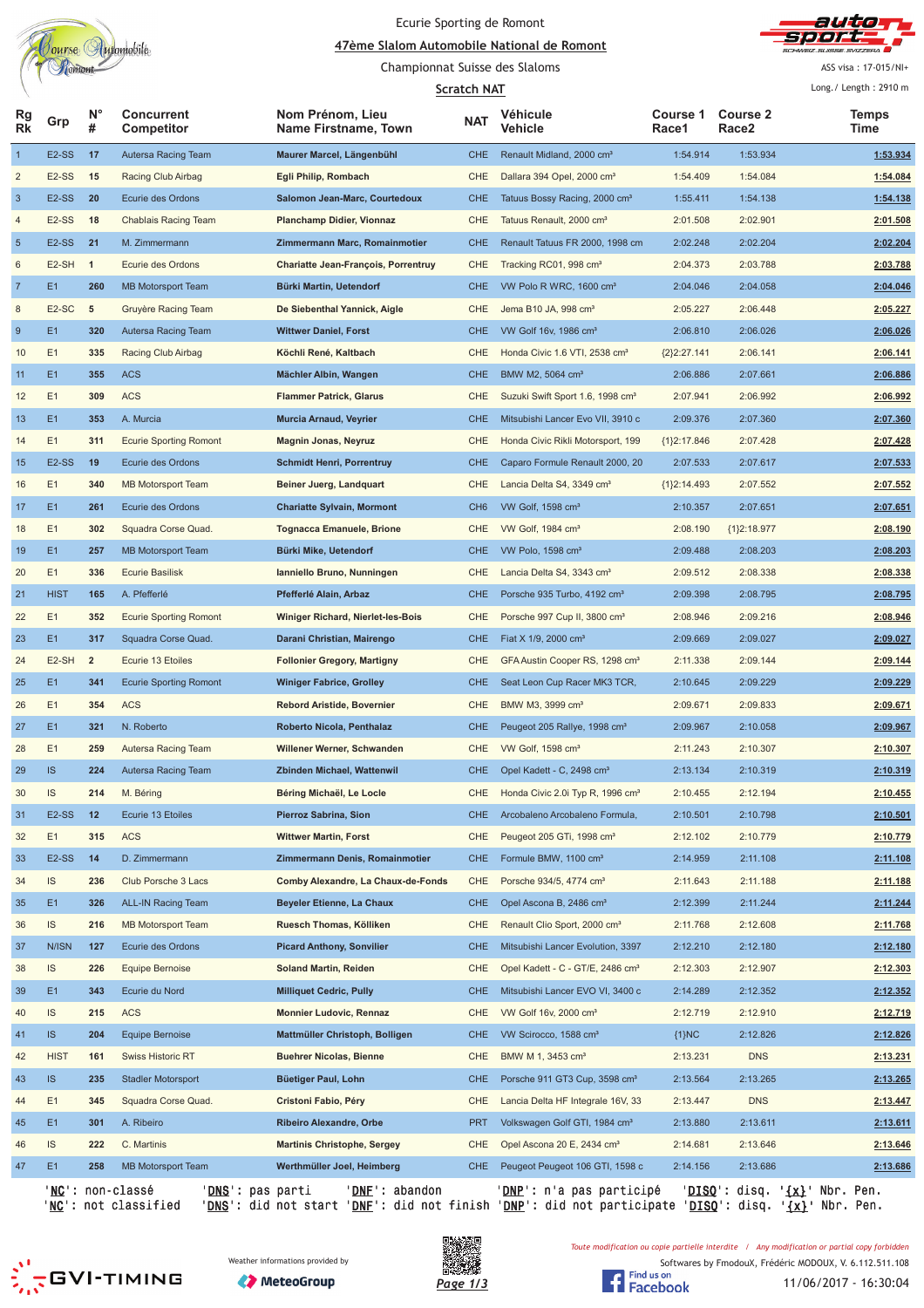

#### Ecurie Sporting de Romont

<u>A7ème Slalom Automobile National de Romont</u>



ASS visa: 17-015/NI+

|                 |              | Comon            |                                                              | Championnat Suisse des Slaloms           |             |                                                                                       |                          |                      | ASS visa: 17-015/NI+                            |
|-----------------|--------------|------------------|--------------------------------------------------------------|------------------------------------------|-------------|---------------------------------------------------------------------------------------|--------------------------|----------------------|-------------------------------------------------|
|                 |              |                  |                                                              |                                          | Scratch NAT |                                                                                       |                          |                      | Long./ Length: 2910 m                           |
| Rg<br><b>Rk</b> | Grp          | $N^{\circ}$<br># | <b>Concurrent</b><br>Competitor                              | Nom Prénom, Lieu<br>Name Firstname, Town | <b>NAT</b>  | Véhicule<br>Vehicle                                                                   | <b>Course 1</b><br>Race1 | Course 2<br>Race2    | <b>Temps</b><br>Time                            |
| 48              | E1           | 319              | Equipe Bernoise                                              | Kammermann Thomas, Krauchthal            | <b>CHE</b>  | VW Golf GTI, 2000 cm <sup>3</sup>                                                     | 2:13.763                 | 2:14.230             | 2:13.763                                        |
| 49              | E1           | 331              | Autersa Racing Team                                          | Hirsig Christian, Thierachern            | CHE         | VW Polo, 2346 cm <sup>3</sup>                                                         | 2:15.154                 | 2:13.876             | 2:13.876                                        |
| 50              | E1           | 337              | Ecurie des Lions                                             | <b>Petit Ronan, Brent</b>                | <b>CHE</b>  | BMW Compact 323 TI, 2990 cm <sup>3</sup>                                              | 2:15.919                 | 2:13.949             | 2:13.949                                        |
| 51              | E1           | 312              | <b>Ecurie Sporting Romont</b>                                | Nicolet Jérôme, Ecuvillens               | CHE         | Renault Clio RS Cup, 1998 cm <sup>3</sup>                                             | 2:15.576                 | 2:14.083             | 2:14.083                                        |
| 52              | E1           | 303              | Autersa Racing Team                                          | Mürner Adrian, Heimberg                  | <b>CHE</b>  | Volkswagen Golf 2 GTI, 1991 cm <sup>3</sup>                                           | <b>DNF</b>               | 2:14.167             | 2:14.167                                        |
| 53              | E1           | 242              | <b>MB Motorsport Team</b>                                    | Rohr Christoph, Oberhofen                | <b>CHE</b>  | Audi 50, 1393 cm <sup>3</sup>                                                         | 2:14.243                 | NC                   | 2:14.243                                        |
| 54              | E1           | 310              | S. Jaquemet                                                  | Jaquemet Stéphane, St-Cierges            | <b>CHE</b>  | Renault Clio RS Cup, 1998 cm <sup>3</sup>                                             | 2:14.879                 | 2:14.247             | 2:14.247                                        |
| 55              | E1           | 325              | Ecurie des Lions                                             | Nicole Benjamin, St-Martin               | CHE         | BMW 2002 Ti, 2301 cm <sup>3</sup>                                                     | 2:14.451                 | 2:14.503             | 2:14.451                                        |
| 56              | <b>IS</b>    | 225              | <b>Team VWF</b>                                              | Chiquita Jean-Paul, Orbe                 | <b>CHE</b>  | BMW 318is, 2495 cm <sup>3</sup>                                                       | 2:16.256                 | 2:14.718             | 2:14.718                                        |
| 57              | E1           | 350              | <b>ACS</b>                                                   | Lovis Michel, Orbe                       | CHE         | Subaru Impreza 2.0 Turbo, 3604 c                                                      | 2:15.572                 | 2:15.433             | 2:15.433                                        |
| 58              | IS.          | 217              | Ecurie des Ordons                                            | <b>Farine Benoit, Boécourt</b>           | <b>CHE</b>  | VW Golf 2, 2000 cm <sup>3</sup>                                                       | <b>DNF</b>               | 2:15.926             | 2:15.926                                        |
| 59              | E2-SS        | 10               | Atelier de la Tzoumaz                                        | <b>Hafner Marc, Le Bouveret</b>          | CHE         | Arcobaleno Arcobaleno Formula,                                                        | 2:15.978                 | 2:17.628             | 2:15.978                                        |
| 60              | <b>IS</b>    | 212              | I. Fantoni                                                   | Fantoni Ivan, Gudo                       | <b>CHE</b>  | VW Golf 1, 1998 cm <sup>3</sup>                                                       | 2:16.022                 | 2:16.152             | 2:16.022                                        |
| 61              | E1           | 250              | P. Beguin                                                    | <b>Beguin Philippe, Prilly</b>           | CHE         | Peugeot 205, 1587 cm <sup>3</sup>                                                     | 2:16.502                 | 2:16.064             | 2:16.064                                        |
| 62              | <b>IS</b>    | 227              | Racing Team Zäziwil                                          | Etter André, Steffisburg                 | <b>CHE</b>  | Opel Kadett C GT/E, 2486 cm <sup>3</sup>                                              | 2:16.265                 | 2:16.323             | 2:16.265                                        |
| 63              | <b>A/ISA</b> | 130              | Gruyère Racing Team                                          | <b>Bracelli Yves, Veytaux</b>            | CHE         | Peugeot 106 1.6 16V, 1587 cm <sup>3</sup>                                             | 2:16.378                 | 2:17.609             | 2:16.378                                        |
| 64              | E1           | 254              | <b>MB Motorsport Team</b>                                    | Holzer Walter, Süderen                   | <b>CHE</b>  | Honda Civic 1.6 VTi, 1595 cm <sup>3</sup>                                             | 2:16.700                 | 2:16.416             | 2:16.416                                        |
| 65              | E1           | 342              | Squadra Corse Quad.                                          | Sonnenschein Christian, Savigny          | CHE         | Lancia Delta HF Integrale 16V, 33                                                     | 2:16.459                 | 2:16.774             | 2:16.459                                        |
| 66              | <b>SSC</b>   | 116              | <b>MB Motorsport Team</b>                                    | Mürner Pierre, Reichenbach               | CHE.        | Porsche 911, 3800 cm <sup>3</sup>                                                     | 2:16.551                 | 2:18.093             | 2:16.551                                        |
| 67              | <b>SSC</b>   | 115              | R. Ziegler                                                   | Ziegler Robert, Winterthur               | CHE         | Porsche 911 GT3, 3600 cm <sup>3</sup>                                                 | 2:16.593                 | 2:17.260             | 2:16.593                                        |
| 68              | E1           | 243              | <b>ACS</b>                                                   | Wüthrich Hans, Wattenwil                 | <b>CHE</b>  | Mini Cooper S, 1398 cm <sup>3</sup>                                                   | 2:16.907                 | 2:16.697             | 2:16.697                                        |
| 69              | IS.          | 205              | Team VWF                                                     | <b>Oulevay Roger, Chavornay</b>          | <b>CHE</b>  | VW Golf, 1600 cm <sup>3</sup>                                                         | 2:17.696                 | 2:16.770             | 2:16.770                                        |
| 70              | E1           | 307              | G. Bitto                                                     | <b>Bitto Giuseppe, Le Mont</b>           | <b>CHE</b>  | Renault Clio RS Cup, 1998 cm <sup>3</sup>                                             | 2:17.175                 | 2:16.872             | 2:16.872                                        |
| 71              | <b>HIST</b>  | 155              | <b>Ecurie Sporting Romont</b>                                | <b>Baeriswyl Heribert, Ependes</b>       | CHE         | Alpine Renault A 310, 1860 cm <sup>3</sup>                                            | 2:17.595                 | 2:16.906             | 2:16.906                                        |
| 72              | E1           | 251              | Autersa Racing Team                                          | Eggimann Patrick, Walkringen             | CHE         | Peugeot 106 1.6 16V, 1587 cm <sup>3</sup>                                             | ${1}2:30.791$            | 2:17.267             | 2:17.267                                        |
| 73              | E1           | 316              | Gruyère Racing Team                                          | Zanni Dylan, La Roche                    | CHE         | Renault Clio Cup III, 1998 cm <sup>3</sup>                                            | 2:19.691                 | 2:17.276             | 2:17.276                                        |
| 74              | N/ISN        | 129              | <b>Equipe Bernoise</b>                                       | <b>Werren Rino, Spiez</b>                | <b>CHE</b>  | Mitsubishi Lancer Evolution X, 33                                                     | 2:17.342                 | 2:29.676             | 2:17.342                                        |
| 75              | E1           | 332              | Ecurie du Nord                                               | D'Onofrio Dario, Yvonand                 | <b>CHE</b>  | Fiat Punto GT, 2332 cm <sup>3</sup>                                                   | 2:19.125                 | 2:17.522             | 2:17.522                                        |
|                 | E1           | 255              | <b>ACS</b>                                                   |                                          | <b>CHE</b>  |                                                                                       |                          |                      |                                                 |
| 76              | <b>HIST</b>  | 160              | W. Waeber                                                    | <b>Weibel Samuel, Rumisberg</b>          | CHE         | Honda Civic 1.6 VTI, 1595 cm <sup>3</sup><br>Porsche 911 911 RS, 2992 cm <sup>3</sup> | 2:18.220                 | 2:17.639             | 2:17.639                                        |
| 77              |              |                  |                                                              | <b>Waeber Willy, Berolle</b>             |             | Renault Clio Coupe, 1998 cm <sup>3</sup>                                              | 2:17.826                 | 2:17.678             | 2:17.678                                        |
| 78              | E1           | 313              | S. Pittet                                                    | <b>Pittet Stéphane, Bottens</b>          | <b>CHE</b>  | BMW 325 i, 2493 cm <sup>3</sup>                                                       | 2:19.236                 | 2:17.931<br>2:18.029 | 2:17.931                                        |
| 79              | IS           | 223              | Y. Pillonel                                                  | Pillonel Yann, Arbaz                     | <b>CHE</b>  |                                                                                       | 2:20.184                 |                      | 2:18.029                                        |
| 80              | IS           | 213              | Ecurie des Ordons                                            | <b>Schorderet Yann, Bure</b>             | CHE         | Renault Clio 3 Cup, 1998 cm <sup>3</sup>                                              | 2:20.554                 | 2:18.539             | 2:18.539                                        |
| 81              | N/ISN        | 128              | Equipe Bernoise                                              | Werren Res, Spiez                        | CHE         | Mitsubishi Lancer Evolution X, 33                                                     | 2:20.767                 | 2:18.639             | 2:18.639                                        |
| 82              | <b>A/ISA</b> | 132              | Team Rallye Top                                              | Langenegger Max, Zäziwil                 | <b>CHE</b>  | Citroen C2 1.6 16V, 1587 cm <sup>3</sup>                                              | 2:20.077                 | 2:18.835             | 2:18.835                                        |
| 83              | E1           | 308              | Ecurie du Nord                                               | <b>Bombardier Alain, Orbe</b>            | CHE         | Renault Clio Coupe, 1998 cm <sup>3</sup>                                              | 2:19.002                 | 2:19.035             | 2:19.002                                        |
| 84              | E1           | 314              | Ecurie du Nord                                               | Randin Michel, Mervelier                 | <b>CHE</b>  | Renault Clio Coupe, 1998 cm <sup>3</sup>                                              | 2:20.376                 | 2:19.046             | 2:19.046                                        |
| 85              | IS           | 220              | Atelier de la Tzoumaz                                        | <b>Santos Ted, Vuiteboeuf</b>            | <b>ESP</b>  | Seat Ibiza Cupra 2, 2040 cm <sup>3</sup>                                              | 2:19.069                 | 2:20.199             | 2:19.069                                        |
| 86              | SuperS 110   |                  | <b>RCU Rennclub</b>                                          | <b>Eisenbart Peter, Jonschwil</b>        | <b>CHE</b>  | Ford Escort RS Cosworth, 3388 c                                                       | 2:22.137                 | 2:19.275             | 2:19.275                                        |
| 87              | E1           | 328              | Ecurie des Lions                                             | <b>Emch Jean-luc, Semsales</b>           | SUI         | BMW M3 E36, 2990 cm <sup>3</sup>                                                      | 2:21.014                 | 2:19.874             | 2:19.874                                        |
| 88              | IS.          | 202              | Ecurie des Ordons                                            | Jeannerat Damien, Montenol               | <b>SUI</b>  | Opel Corsa B 16 GSi, 1597 cm <sup>3</sup>                                             | 2:19.996                 | ${1}2:43.276$        | 2:19.996                                        |
| 89              | E1           | 240              | <b>ACS</b>                                                   | Schweizer Markus, Rüti                   | CHE         | Veb Trabant P 601, 1299 cm <sup>3</sup>                                               | 2:22.171                 | 2:20.536             | 2:20.536                                        |
| 90              | GT           | 150              | Club Porsche Romand                                          | Missbauer Laurent, Pont-la-Ville         | CHE         | Porsche 911 GT3 RS, 3996 cm <sup>3</sup>                                              | ${1}2:30.600$            | 2:20.583             | 2:20.583                                        |
| 91              | E1           | 322              | Autersa Racing Team                                          | Könitzer Patrick, Rüschegg               | CHE         | Volkswagen 17 Golf GTI, 1997 cm                                                       | 2:20.606                 | 2:21.506             | 2:20.606                                        |
| 92              | E1           | 351              | <b>ACS</b>                                                   | Di Marzo Alessandro, La Chaux-de-Fond    | <b>CHE</b>  | Subaru Impreza 2.0GT 4WD, 374                                                         | 2:23.771                 | 2:20.648             | 2:20.648                                        |
| 93              | E1           | 256              | <b>MB Motorsport Team</b>                                    | Gfeller Heinz, Noflen                    | CHE         | Ford Fiesta 1.6, 1596 $cm3$                                                           | 2:21.176                 | 2:21.170             | 2:21.170                                        |
| 94              | N/ISN        | 126              | <b>ACS</b>                                                   | Brantschen Iwan, Randa                   | <b>CHE</b>  | Renault Clio 2.0 16V, 1998 cm <sup>3</sup>                                            | 2:22.893                 | 2:21.889             | 2:21.889                                        |
|                 |              |                  | ' <mark>NC</mark> ': non-classé<br>' <u>DNS</u> ': pas parti | ' <u>DNF</u> ': abandon                  |             | <u>DNP</u> ': n'a pas participé                                                       |                          |                      | ' <u>DISQ</u> ': disq. ' <u>{x}</u> ' Nbr. Pen. |

'<u>NC</u>': not classified '<u>DNS</u>': did not start '<u>DNF</u>': did not finish '<u>DNP</u>': did not participate '<u>DISQ</u>': disq. '<u>{x}</u>' Nbr. Pen.

**SESSION** 





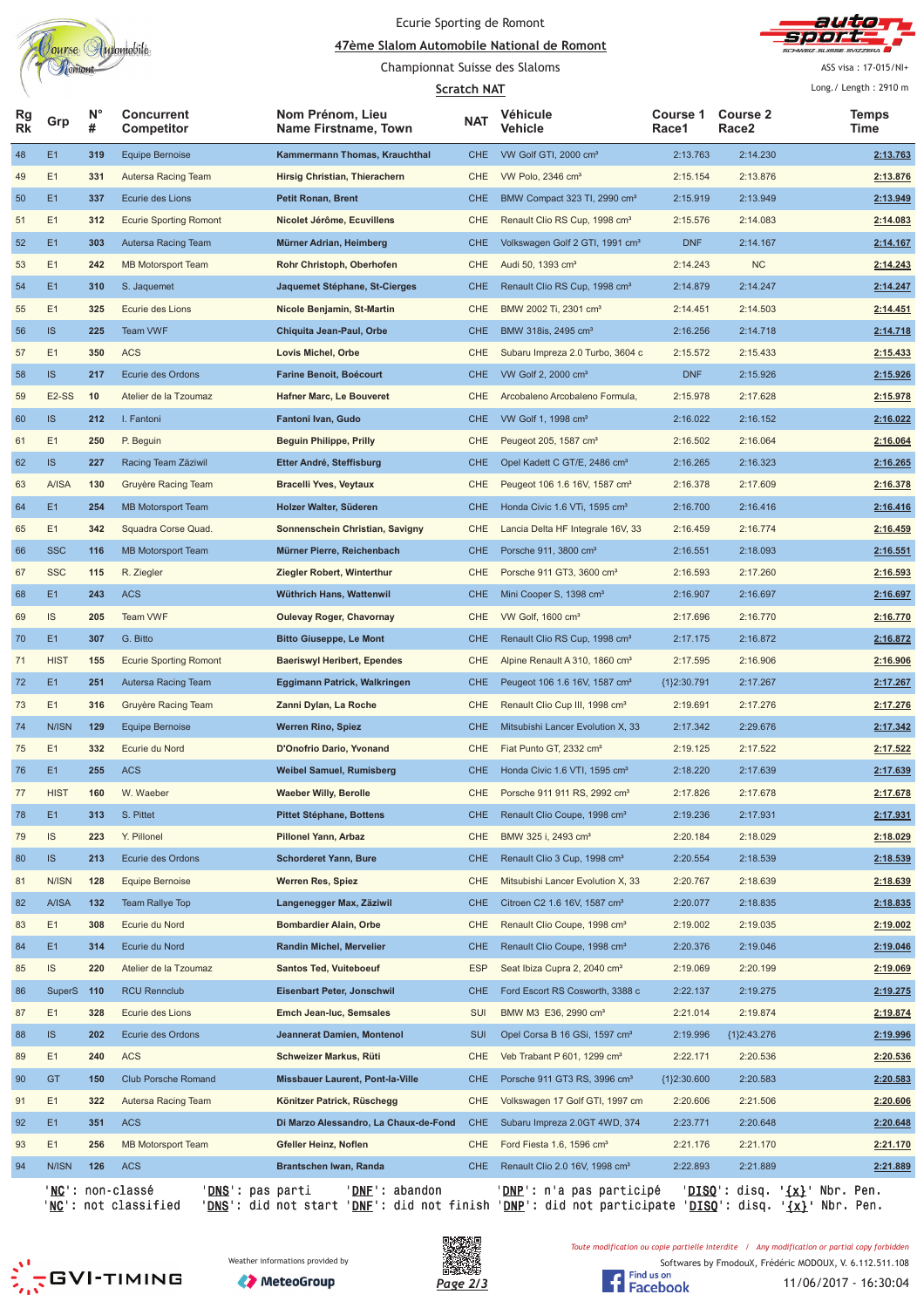| tutomobile<br>ourse |
|---------------------|
|                     |
| <b>OMONU</b>        |

# Ecurie Sporting de Romont

<u>A7ème Slalom Automobile National de Romont</u> Championnat Suisse des Slaloms



ASS visa: 17-015/NI+

|          |                    |                  |                                                                                       |                                                                                                                                                                             | <b>Scratch NAT</b> |                                            |                   |                                      |                                               | Long./ Length: 2910 m                                                                                                                                                                                                                |
|----------|--------------------|------------------|---------------------------------------------------------------------------------------|-----------------------------------------------------------------------------------------------------------------------------------------------------------------------------|--------------------|--------------------------------------------|-------------------|--------------------------------------|-----------------------------------------------|--------------------------------------------------------------------------------------------------------------------------------------------------------------------------------------------------------------------------------------|
| Rg<br>Rk | Grp                | $N^{\circ}$<br># | Concurrent<br>Competitor                                                              | Nom Prénom, Lieu<br>Name Firstname, Town                                                                                                                                    | <b>NAT</b>         | Véhicule<br>Vehicle                        | Course 1<br>Race1 | <b>Course 2</b><br>Race <sub>2</sub> |                                               | <b>Temps</b><br>Time                                                                                                                                                                                                                 |
| 95       | E1                 | 356              | <b>Ecurie Biennoise</b>                                                               | <b>Bieri Herbert, Kehrsatz</b>                                                                                                                                              | <b>NAT</b>         | BMW 135i Turbo, 5064 cm <sup>3</sup>       | ${1}2:48.375$     | 2:22.580                             |                                               | 2:22.580                                                                                                                                                                                                                             |
| 96       | SuperS 100         |                  | <b>MB Motorsport Team</b>                                                             | Sattler Sven, Mettmenstetten                                                                                                                                                | CHE                | Honda Integra Type-R, 1797 cm <sup>3</sup> | 2:23.878          | 2:22.863                             |                                               | 2:22.863                                                                                                                                                                                                                             |
| 97       | E1                 | 329              | <b>Equipe Bernoise</b>                                                                | <b>Epp Martin, Altdorf</b>                                                                                                                                                  | <b>CHE</b>         | BMW 325 i, 2493 cm <sup>3</sup>            | 2:23.000          | 2:23.123                             |                                               | 2:23.000                                                                                                                                                                                                                             |
| 98       | A/ISA              | 141              | R. Annen                                                                              | Annen Roland, Bière                                                                                                                                                         | CHE                | Renault Clio 2.0 16V, 1998 cm <sup>3</sup> | 2:23.490          | 2:24.503                             |                                               | 2:23.490                                                                                                                                                                                                                             |
| 99       | E1                 | 300              | Ecurie des Ordons                                                                     | Rossé David, Courtételle                                                                                                                                                    | <b>CHE</b>         | VW Golf 16v, 1983 cm <sup>3</sup>          | 2:25.354          | 2:23.516                             |                                               | 2:23.516                                                                                                                                                                                                                             |
| 100      | A/ISA              | 142              | S. Fleury                                                                             | Fleury Sébastien, Chemin                                                                                                                                                    | CHE                | Renault Clio 2.0 16V, 1998 cm <sup>3</sup> | 2:24.623          | 2:24.206                             |                                               | 2:24.206                                                                                                                                                                                                                             |
| 101      | IS                 | 211              | R. Scherrer                                                                           | <b>Scherrer Ruth, Lachen</b>                                                                                                                                                | <b>CHE</b>         | BMW 318 iS, 1796 cm <sup>3</sup>           | 2:26.308          | 2:24.239                             |                                               | 2:24.239                                                                                                                                                                                                                             |
| 102      | E1                 | 203              | <b>ACS</b>                                                                            | Hitz Roger, Berikon                                                                                                                                                         | CHE                | Mini Cooper S, 2716 cm <sup>3</sup>        | 2:25.784          | 2:24.375                             |                                               | 2:24.375                                                                                                                                                                                                                             |
| 103      | E1                 | 304              | <b>Ecurie Sporting Romont</b>                                                         | <b>Azema Frank, Treyvaux</b>                                                                                                                                                | <b>CHE</b>         | BMW 318ti compact, 1995 cm <sup>3</sup>    | 2:26.181          | 2:24.525                             |                                               | 2:24.525                                                                                                                                                                                                                             |
| 104      | IS                 | 231              | Club Porsche 3 Lacs                                                                   | Comby David, La Chaux-de-Fonds                                                                                                                                              | CHE                | Porsche 911 Carrera, 3163 cm <sup>3</sup>  | 2:27.693          | 2:26.677                             |                                               | 2:26.677                                                                                                                                                                                                                             |
| 105      | E1                 | 330              | <b>ACS</b>                                                                            | Kempf Edy, Altdorf                                                                                                                                                          | <b>CHE</b>         | BMW 323 Ti Compact, 2494 cm <sup>3</sup>   | 2:26.776          | 2:27.492                             |                                               | 2:26.776                                                                                                                                                                                                                             |
| 106      | SuperS             | 105              | <b>RCU Rennclub</b>                                                                   | Kuhn Oski, Zürich                                                                                                                                                           | CHE                | Honda Integra Type-R, 1797 cm <sup>3</sup> | 2:29.807          | 2:27.524                             |                                               | 2:27.524                                                                                                                                                                                                                             |
| 107      | N/ISN              | 125              | Ecurie Fun Racing                                                                     | <b>Aubort Patrick, Denezy</b>                                                                                                                                               | <b>CHE</b>         | Renault Clio 2.0 16V, 1998 cm <sup>3</sup> | 2:28.710          | 2:27.590                             |                                               | 2:27.590                                                                                                                                                                                                                             |
| 108      | SuperS             | 106              | <b>Ecurie Performance</b>                                                             | Cretegny Jean-Romain, Romanel                                                                                                                                               | CHE                | Renault Clio Sport, 1998 cm <sup>3</sup>   | 2:27.731          | 2:27.601                             |                                               | 2:27.601                                                                                                                                                                                                                             |
| 109      | E1                 | 318              | Ecurie des Lions                                                                      | Genoud Sébastien, Remaufens                                                                                                                                                 | <b>CHE</b>         | Renault Clio 2 RS1, 2000 cm <sup>3</sup>   | 2:27.864          | 2:27.628                             |                                               | 2:27.628                                                                                                                                                                                                                             |
| 110      | E1                 | 305              | <b>Ecurie Racing Fans</b>                                                             | <b>Bender Danny, Fully</b>                                                                                                                                                  | CHE                | Opel Kadett E GSI 16, 1997 cm <sup>3</sup> | 2:30.232          | 2:28.917                             |                                               | 2:28.917                                                                                                                                                                                                                             |
| 111      | E1                 | 252              | <b>Ecurie Sporting Romont</b>                                                         | <b>Frioud David, Rossens</b>                                                                                                                                                | <b>CHE</b>         | Peugeot 106 1.6 16V, 1587 cm <sup>3</sup>  | 2:32.307          | 2:29.250                             |                                               | 2:29.250                                                                                                                                                                                                                             |
| 112      | IS                 | 200              | K. Jeanneret                                                                          | Jeanneret Kilian, Semsales                                                                                                                                                  | CHE                | Volkswagen Polo, 1300 cm <sup>3</sup>      | 2:29.282          | 2:31.367                             |                                               | 2:29.282                                                                                                                                                                                                                             |
| 113      | E1                 | 306              | <b>Ecurie Fun Racing</b>                                                              | Joye Michel-Roland, Vallorbe                                                                                                                                                | <b>CHE</b>         | Opel Kadett E GSI 16, 1997 cm <sup>3</sup> | 2:29.560          | 2:30.299                             |                                               | 2:29.560                                                                                                                                                                                                                             |
| 114      | E1                 | 344              | B. Muhr                                                                               | Muhr Bernhard, Rüeggisberg                                                                                                                                                  | CHE                | Toyota Celica Turbo, 3435 cm <sup>3</sup>  | 2:31.756          | 2:29.806                             |                                               | 2:29.806                                                                                                                                                                                                                             |
| 115      | N/ISN              | 122              | <b>Equipe Bernoise</b>                                                                | Walther Thomas, Kräiligen                                                                                                                                                   | <b>CHE</b>         | Citroen Saxo 1.6 VTS, 1587 cm <sup>3</sup> | 2:31.249          | 2:30.137                             |                                               | 2:30.137                                                                                                                                                                                                                             |
| 116      | N/ISN              | 123              | Atelier de la Tzoumaz                                                                 | <b>Blanc Vincent, Ayent</b>                                                                                                                                                 | CHE                | Peugeot 106 1.6 16V, 1587 cm <sup>3</sup>  | 2:30.574          | 2:32.234                             |                                               | 2:30.574                                                                                                                                                                                                                             |
| 117      | E1                 | 262              | <b>Team VWF</b>                                                                       | <b>Chiquita Filipe, Sainte Croix</b>                                                                                                                                        | <b>CHE</b>         | Citroën Saxo 1.6 VTS, 1587 cm <sup>3</sup> | 2:34.039          | 2:30.889                             |                                               | 2:30.889                                                                                                                                                                                                                             |
| 118      | A/ISA              | 131              | Ecurie des Ordons                                                                     | <b>Salomon Quentin, Fregiecourt</b>                                                                                                                                         | CHE                | Peugeot 106 S16, 1587 cm <sup>3</sup>      | ${1}2:43.669$     | 2:31.523                             |                                               | 2:31.523                                                                                                                                                                                                                             |
| 119      | A/ISA              | 140              | <b>MB Motorsport Team</b>                                                             | <b>Spring Andreas, Mamishaus</b>                                                                                                                                            | <b>CHE</b>         | BMW 318is, 1795 cm <sup>3</sup>            | 2:31.626          | 2:31.720                             |                                               | 2:31.626                                                                                                                                                                                                                             |
| 120      | IS                 | 206              | D. Diehl                                                                              | Diehl Daniel, Rüschegg                                                                                                                                                      | CHE                | Toyota Corolla 1600, 1586 cm <sup>3</sup>  | 2:36.827          | 2:34.830                             |                                               | 2:34.830                                                                                                                                                                                                                             |
| 121      | A/ISA              | 144              | Toyota Swiss Racing Team                                                              | <b>Zimmermann Flurin, Kerzers</b>                                                                                                                                           | <b>CHE</b>         | Toyota GT86, 1998 cm <sup>3</sup>          | 2:38.605          | 2:37.540                             |                                               | 2:37.540                                                                                                                                                                                                                             |
| 122      | N/ISN              | 120              | B. Mingard                                                                            | <b>Mingard Brian, Ballaigues</b>                                                                                                                                            | CHE                | Citroen Saxo VTS16V, 1587 cm <sup>3</sup>  | 2:58.982          | 2:42.969                             |                                               | 2:42.969                                                                                                                                                                                                                             |
| 123      | N/ISN              | $121$            | Ecurie Racing Fans                                                                    | Mingard Raphaël, Müntschemier                                                                                                                                               | <b>CHE</b>         | Citroën Saxo 1.6 16V, 1587 cm <sup>3</sup> | 2:48.430          | 2:52.178                             |                                               | 2:48.430                                                                                                                                                                                                                             |
|          | E <sub>2</sub> -SS | 11               | Ecurie des Lions                                                                      | Morel Eric, Châtel-st-Denis                                                                                                                                                 | SUI                | Glorias Cars Arcobaleno Formula            | <b>DNP</b>        | <b>DNP</b>                           |                                               | <u>Server</u>                                                                                                                                                                                                                        |
| $\sim$   | E2-SS              | 16               | <b>Ecurie Biennoise</b>                                                               | Hängärtner Yves, Sutz                                                                                                                                                       | <b>CH</b>          | Tatuus Master S2000, 2000 cm <sup>3</sup>  | <b>DNP</b>        | <b>DNP</b>                           |                                               | <u> - 100 - 100 - 100 - 100 - 100 - 100 - 100 - 100 - 100 - 100 - 100 - 100 - 100 - 100 - 100 - 100 - 100 - 100 - 100 - 100 - 100 - 100 - 100 - 100 - 100 - 100 - 100 - 100 - 100 - 100 - 100 - 100 - 100 - 100 - 100 - 100 - 10</u> |
|          | E1                 | 253              | L. Aliberti                                                                           | Aliberti Luca, Estavayer-le-Lac                                                                                                                                             | CHE                | VW Golf LS, 1588 cm <sup>3</sup>           | <b>DISQ</b>       | <b>DISQ</b>                          |                                               | $-1 - 1 - 1$                                                                                                                                                                                                                         |
|          |                    |                  | ' <b>NC':</b> non-classé<br>' <b>DNS</b> ': pas parti<br>' <b>NC':</b> not classified | ' <b>DNF</b> ': abandon<br>' <u>DNS</u> ': did not start ' <u>DNF</u> ': did not finish ' <u>DNP</u> ': did not participate ' <u>DISQ</u> ': disq. ' <u>{x}</u> ' Nbr. Pen. |                    | ' <b>DNP</b> ': n'a pas participé          |                   |                                      | ' <b>DISQ</b> ': disq. <b>'{x}'</b> Nbr. Pen. |                                                                                                                                                                                                                                      |

**!"** 

**<u>ho : F. Modoux : \_\_\_\_\_\_\_\_\_\_\_\_\_\_\_\_</u>\_\_\_\_\_\_** 



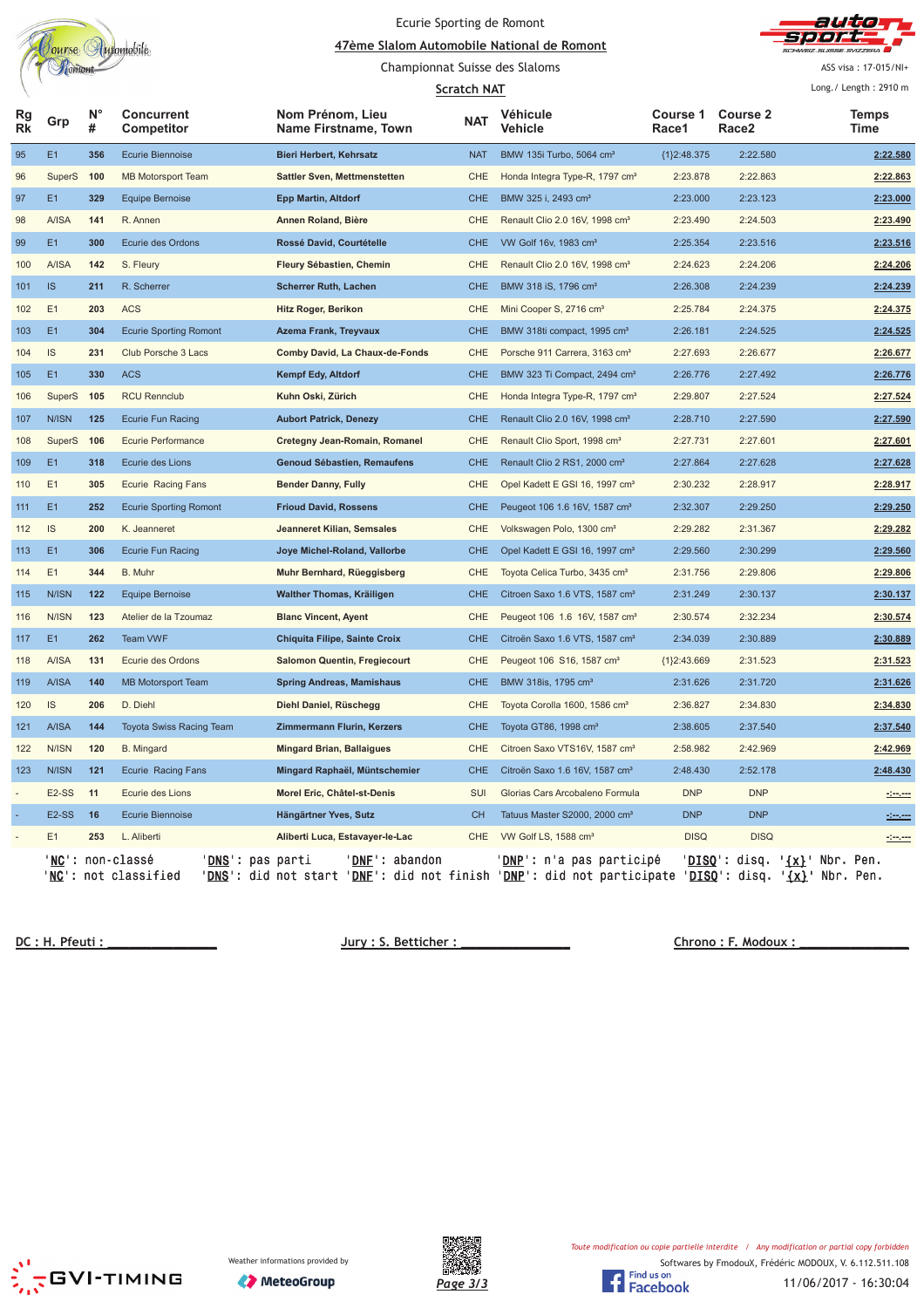|                |                  |                                 |                                                                      |            | Ecurie Sporting de Romont<br>47ème Slalom Automobile National de Romont |                      |                      | althda                                          |
|----------------|------------------|---------------------------------|----------------------------------------------------------------------|------------|-------------------------------------------------------------------------|----------------------|----------------------|-------------------------------------------------|
|                |                  | Tourse Automobile               |                                                                      |            | Championnat Suisse des Slaloms                                          |                      |                      | ASS visa: 17-015/NI+                            |
|                |                  |                                 |                                                                      | Essais NAT |                                                                         |                      |                      | Long./ Length: 2910 m                           |
| Rg<br>Rk       | $N^{\circ}$<br># | <b>Concurrent</b><br>Competitor | Nom Prénom, Lieu<br>Name Firstame, Town                              | <b>NAT</b> | Véhicule<br>Vehicle                                                     | Essai 1<br>Training1 | Essai 2<br>Training2 | Temps<br>Time                                   |
|                |                  |                                 | Catégorie / Category : SuperSérie 1601 -> 2000 cm <sup>3</sup>       |            |                                                                         |                      |                      |                                                 |
|                | 100              | <b>MB Motorsport Team</b>       | <b>Sven Sattler, Mettmenstetten</b>                                  | <b>CHE</b> | Honda Integra Type-R, 1797 cm <sup>3</sup>                              | 2:24.311             | 2:24.402             | 2:24.311                                        |
| $\overline{2}$ | 106              | <b>Ecurie Performance</b>       | Jean-Romain Cretegny, Romanel                                        | CHE        | Renault Clio Sport, 1998 cm <sup>3</sup>                                | 2:33.485             | 2:28.211             | 2:28.211                                        |
| 3              | 105              | <b>RCU Rennclub</b>             | Oski Kuhn, Zürich                                                    | <b>CHE</b> | Honda Integra Type-R, 1797 cm <sup>3</sup>                              | 2:32.272             | 2:30.301             | 2:30.301                                        |
|                |                  |                                 | Catégorie / Category : SuperSérie 2501 -> 3500 cm <sup>3</sup>       |            |                                                                         |                      |                      |                                                 |
|                | 110              | <b>RCU Rennclub</b>             | Peter Eisenbart, Jonschwil                                           | <b>CHE</b> | Ford Escort RS Cosworth, 3388 c                                         | 2:26.732             | 2:23.363             | 2:23.363                                        |
|                |                  |                                 | Catégorie / Category : SuperSérie Compétition + 3500 cm <sup>3</sup> |            |                                                                         |                      |                      |                                                 |
|                | 116              | <b>MB Motorsport Team</b>       | Pierre Mürner, Reichenbach                                           | <b>CHE</b> | Porsche 911, 3800 cm <sup>3</sup>                                       | 2:21.405             | 2:17.002             | 2:17.002                                        |
| $\overline{2}$ | 115              | R. Ziegler                      | <b>Robert Ziegler, Winterthur</b>                                    | <b>CHE</b> | Porsche 911 GT3, 3600 cm <sup>3</sup>                                   | 2:23.317             | 2:18.415             | 2:18.415                                        |
|                |                  |                                 | Catégorie / Category : N/ISN 0 -> 1600 cm <sup>3</sup>               |            |                                                                         |                      |                      |                                                 |
|                | 123              | Atelier de la Tzoumaz           | <b>Vincent Blanc, Ayent</b>                                          | <b>CHE</b> | Peugeot 106 1.6 16V, 1587 cm <sup>3</sup>                               | 2:33.933             | 2:31.336             | 2:31.336                                        |
| $\overline{2}$ | 122              | <b>Equipe Bernoise</b>          | Thomas Walther, Kräiligen                                            | <b>CHE</b> | Citroen Saxo 1.6 VTS, 1587 cm <sup>3</sup>                              | 2:37.959             | 2:31.947             | 2:31.947                                        |
| 3              | 120              | <b>B.</b> Mingard               | <b>Brian Mingard, Ballaigues</b>                                     | <b>CHE</b> | Citroen Saxo VTS16V, 1587 cm <sup>3</sup>                               | 2:46.997             | 2:42.458             | 2:42.458                                        |
|                | 121              | <b>Ecurie Racing Fans</b>       | Raphaël Mingard, Müntschemier                                        | <b>CHE</b> | Citroën Saxo 1.6 16V, 1587 cm <sup>3</sup>                              | 2:56.762             | 2:50.285             | 2:50.285                                        |
|                |                  | Catégorie / Category : N/ISN    | 1601 -> 2000 cm <sup>3</sup>                                         |            |                                                                         |                      |                      |                                                 |
|                | 126              | <b>ACS</b>                      | Iwan Brantschen, Randa                                               | <b>CHE</b> | Renault Clio 2.0 16V, 1998 cm <sup>3</sup>                              | 2:26.476             | 2:24.267             | 2:24.267                                        |
| $\overline{2}$ | 125              | <b>Ecurie Fun Racing</b>        | <b>Patrick Aubort, Denezy</b>                                        | <b>CHE</b> | Renault Clio 2.0 16V, 1998 cm <sup>3</sup>                              | 2:30.061             | 2:27.109             | 2:27.109                                        |
|                |                  |                                 | Catégorie / Category : N/ISN 2501 -> 3500 cm <sup>3</sup>            |            |                                                                         |                      |                      |                                                 |
|                | 127              | Ecurie des Ordons               | <b>Anthony Picard, Sonvilier</b>                                     | <b>CHE</b> | Mitsubishi Lancer Evolution, 3397                                       | 2:13.226             | 2:12.188             | 2:12.188                                        |
| 2              | 129              | <b>Equipe Bernoise</b>          | Rino Werren, Spiez                                                   | <b>CHE</b> | Mitsubishi Lancer Evolution X, 339                                      | 2:21.106             | 2:17.219             | 2:17.219                                        |
| 3              | 128              | <b>Equipe Bernoise</b>          | <b>Res Werren, Spiez</b>                                             | <b>CHE</b> | Mitsubishi Lancer Evolution X, 339                                      | 2:24.225             | 2:20.816             | 2:20.816                                        |
|                |                  |                                 | Catégorie / Category : A/ISA 0 -> 1600 cm <sup>3</sup>               |            |                                                                         |                      |                      |                                                 |
|                | 130              | Gruyère Racing Team             | Yves Bracelli, Veytaux                                               | <b>CHE</b> | Peugeot 106 1.6 16V, 1587 cm <sup>3</sup>                               | 2:23.759             | 2:19.314             | 2:19.314                                        |
| $\overline{2}$ | 132              | <b>Team Rallye Top</b>          | Max Langenegger, Zäziwil                                             | CHE        | Citroen C2 1.6 16V, 1587 cm <sup>3</sup>                                | 2:24.016             | 2:19.893             | 2:19.893                                        |
| $\mathbf{3}$   | 131              | Ecurie des Ordons               | Quentin Salomon, Fregiecourt                                         | <b>CHE</b> | Peugeot 106 S16, 1587 cm <sup>3</sup>                                   | 2:34.362             | 2:31.368             | 2:31.368                                        |
|                |                  |                                 | Catégorie / Category : A/ISA 1601 -> 2000 cm <sup>3</sup>            |            |                                                                         |                      |                      |                                                 |
|                | 141              | R. Annen                        | Roland Annen, Bière                                                  | <b>CHE</b> | Renault Clio 2.0 16V, 1998 cm <sup>3</sup>                              | 2:24.992             | 2:24.262             | 2:24.262                                        |
| $\overline{c}$ | 142              | S. Fleury                       | Sébastien Fleury, Chemin                                             | <b>CHE</b> | Renault Clio 2.0 16V, 1998 cm <sup>3</sup>                              | 2:31.565             | 2:24.487             | 2:24.487                                        |
| 3              | 140              | <b>MB Motorsport Team</b>       | <b>Andreas Spring, Mamishaus</b>                                     | <b>CHE</b> | BMW 318is, 1795 cm <sup>3</sup>                                         | 2:36.495             | 2:33.299             | 2:33.299                                        |
|                | 144              | Toyota Swiss Racing Team        | Flurin Zimmermann, Kerzers                                           | <b>CHE</b> | Toyota GT86, 1998 cm <sup>3</sup>                                       | 2:44.431             | 2:36.411             | 2:36.411                                        |
|                |                  | Catégorie / Category :          | Grand Tourisme + 3500 cm <sup>3</sup>                                |            |                                                                         |                      |                      |                                                 |
|                | 150              | <b>Club Porsche Romand</b>      | Laurent Missbauer, Pont-la-Ville                                     | <b>CHE</b> | Porsche 911 GT3 RS, 3996 cm <sup>3</sup>                                | 2:30.083             | 2:26.970             | 2:26.970                                        |
|                |                  | ' <mark>NC</mark> ': non-classé | 'DNF': abandon<br>' <u>DNS</u> ': pas parti                          |            | ' <u>DNP</u> ': n'a pas participé                                       |                      |                      | ' <u>DISQ</u> ': disq. ' <u>{x}</u> ' Nbr. Pen. |





'<u>NC</u>': not classified '<u>DNS</u>': did not start '<u>DNF</u>': did not finish '<u>DNP</u>': did not participate '<u>DISQ</u>': disq. '<u>{x}</u>' Nbr. Pen.

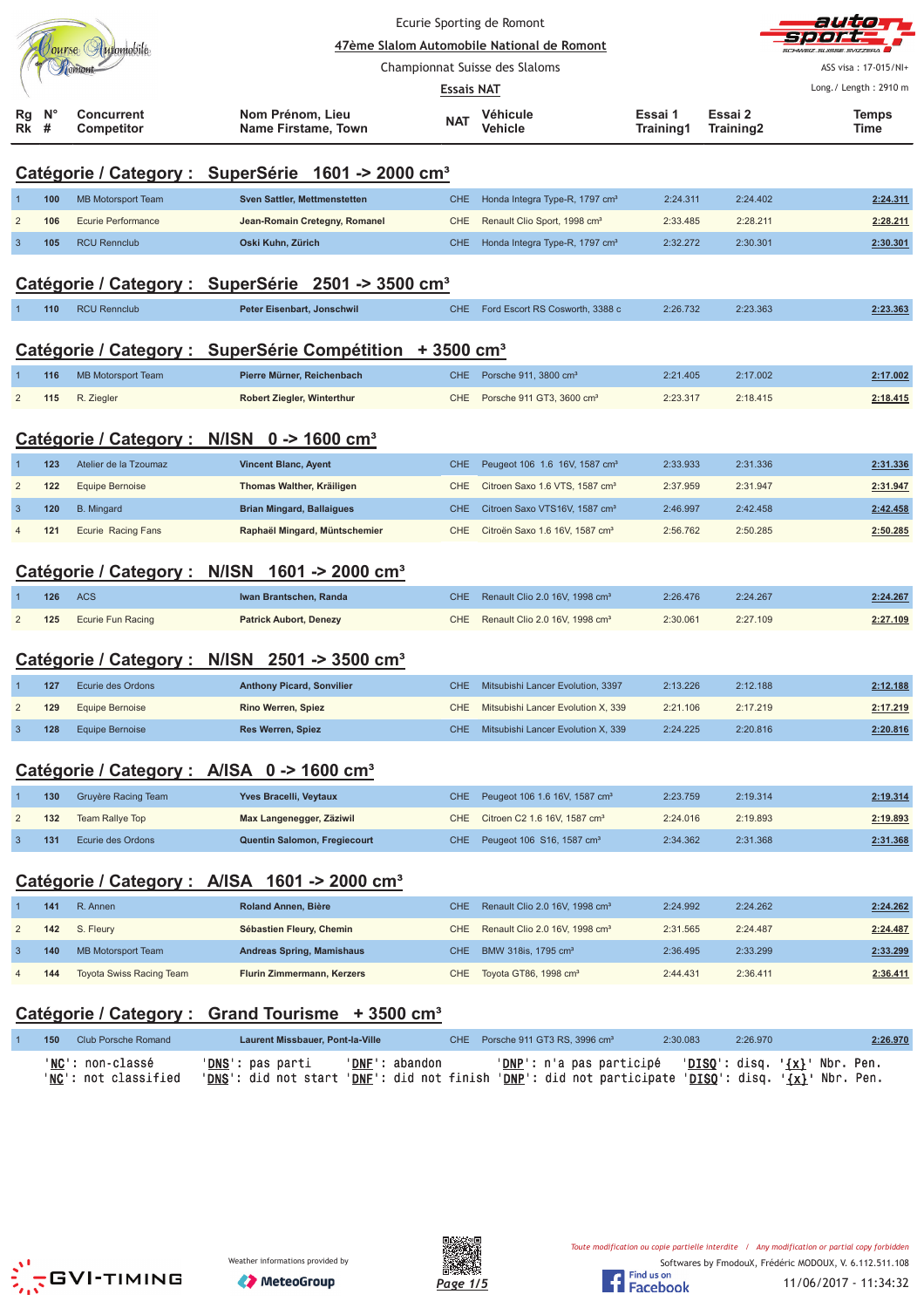|                 |                  | Iourse (Automobile<br><b>COMONT</b> | 47ème Slalom Automobile National de Romont<br>Championnat Suisse des Slaloms |                                 | anna<br>$S$ <i>AZZERA</i><br>ASS visa: 17-015/NI+<br>Long./ Length: 2910 m |                      |                      |                      |
|-----------------|------------------|-------------------------------------|------------------------------------------------------------------------------|---------------------------------|----------------------------------------------------------------------------|----------------------|----------------------|----------------------|
| Rg<br>Rk        | $N^{\circ}$<br># | <b>Concurrent</b><br>Competitor     | Nom Prénom, Lieu<br>Name Firstame, Town                                      | <b>Essais NAT</b><br><b>NAT</b> | Véhicule<br>Vehicle                                                        | Essai 1<br>Training1 | Essai 2<br>Training2 | <b>Temps</b><br>Time |
|                 |                  |                                     | Catégorie / Category : Historic 1601 -> 2000 cm <sup>3</sup>                 |                                 |                                                                            |                      |                      |                      |
|                 | 155              | <b>Ecurie Sporting Romont</b>       | <b>Heribert Baeriswyl, Ependes</b>                                           | <b>CHE</b>                      | Alpine Renault A 310, 1860 cm <sup>3</sup>                                 | 2:18.190             | 2:16.712             | 2:16.712             |
|                 |                  |                                     | Catégorie / Category : Historic 2501 -> 3000 cm <sup>3</sup>                 |                                 |                                                                            |                      |                      |                      |
|                 | 160              | W. Waeber                           | <b>Willy Waeber, Berolle</b>                                                 | CHE.                            | Porsche 911 911 RS, 2992 cm <sup>3</sup>                                   | 2:19.052             | 2:17.990             | 2:17.990             |
|                 |                  |                                     | Catégorie / Category : Historic 3001 -> 3500 cm <sup>3</sup>                 |                                 |                                                                            |                      |                      |                      |
|                 | 161              | <b>Swiss Historic RT</b>            | Nicolas Buehrer, Bienne                                                      | <b>CHE</b>                      | BMW M 1, 3453 cm <sup>3</sup>                                              | 2:16.692             | 2:13.570             | 2:13.570             |
|                 |                  |                                     | Catégorie / Category : Historic + 3500 cm <sup>3</sup>                       |                                 |                                                                            |                      |                      |                      |
|                 | 165              | A. Pfefferlé                        | Alain Pfefferlé, Arbaz                                                       | CHE.                            | Porsche 935 Turbo, 4192 cm <sup>3</sup>                                    | 2:13.806             | 2:13.650             | 2:13.650             |
|                 |                  |                                     | Catégorie / Category : InterSwiss 0 -> 1600 cm <sup>3</sup>                  |                                 |                                                                            |                      |                      |                      |
| $\mathbf 1$     | 204              | <b>Equipe Bernoise</b>              | Christoph Mattmüller, Bolligen                                               | <b>CHE</b>                      | VW Scirocco, 1588 cm <sup>3</sup>                                          | 2:32.610             | 2:15.320             | 2:15.320             |
| $\overline{2}$  | 205              | <b>Team VWF</b>                     | Roger Oulevay, Chavornay                                                     | <b>CHE</b>                      | VW Golf, 1600 cm <sup>3</sup>                                              | 2:25.335             | 2:16.898             | 2:16.898             |
| $\mathbf{3}$    | 202              | Ecurie des Ordons                   | Damien Jeannerat, Montenol                                                   | <b>SUI</b>                      | Opel Corsa B 16 GSi, 1597 cm <sup>3</sup>                                  | 2:24.219             | 2:19.809             | 2:19.809             |
| $\overline{4}$  | 200              | K. Jeanneret                        | Kilian Jeanneret, Semsales                                                   | <b>CHE</b>                      | Volkswagen Polo, 1300 cm <sup>3</sup>                                      | 2:31.967             | 2:28.865             | 2:28.865             |
| $\overline{5}$  | 206              | D. Diehl                            | Daniel Diehl, Rüschegg                                                       | <b>CHE</b>                      | Toyota Corolla 1600, 1586 cm <sup>3</sup>                                  | 2:36.046             | 2:35.493             | 2:35.493             |
|                 |                  |                                     | Catégorie / Category : InterSwiss 1601 -> 2000 cm <sup>3</sup>               |                                 |                                                                            |                      |                      |                      |
| $\mathbf{1}$    | 216              | <b>MB Motorsport Team</b>           | Thomas Ruesch, Kölliken                                                      | <b>CHE</b>                      | Renault Clio Sport, 2000 cm <sup>3</sup>                                   | 2:13.032             | 2:11.736             | 2:11.736             |
| $\overline{2}$  | 214              | M. Béring                           | Michaël Béring, Le Locle                                                     | <b>CHE</b>                      | Honda Civic 2.0i Typ R, 1996 cm <sup>3</sup>                               | 2:16.306             | 2:12.043             | 2:12.043             |
| $\overline{3}$  | 212              | I. Fantoni                          | Ivan Fantoni, Gudo                                                           | <b>CHE</b>                      | VW Golf 1, 1998 cm <sup>3</sup>                                            | 2:16.432             | 2:14.506             | 2:14.506             |
| $\overline{4}$  | 215              | <b>ACS</b>                          | Ludovic Monnier, Rennaz                                                      | <b>CHE</b>                      | VW Golf 16v, 2000 cm <sup>3</sup>                                          | 2:18.285             | 2:15.932             | 2:15.932             |
| $5\phantom{.0}$ | 217              | Ecurie des Ordons                   | <b>Benoit Farine, Boécourt</b>                                               | <b>CHE</b>                      | VW Golf 2, 2000 cm <sup>3</sup>                                            | 2:18.316             | 2:16.946             | 2:16.946             |
| 6               | 213              | Ecurie des Ordons                   | Yann Schorderet, Bure                                                        | CHE.                            | Renault Clio 3 Cup, 1998 cm <sup>3</sup>                                   | 2:21.388             | 2:22.174             | 2:21.388             |

#### **Catégorie / Category : InterSwiss 2001 -> 2500 cm³**

|                | 224 | Autersa Racing Team   | Michael Zbinden, Wattenwil         | CHE.       | Opel Kadett - C, 2498 cm <sup>3</sup>        | 2:11.660 | 2:11.387 | 2:11.387 |
|----------------|-----|-----------------------|------------------------------------|------------|----------------------------------------------|----------|----------|----------|
| $\overline{2}$ | 222 | C. Martinis           | <b>Christophe Martinis, Sergey</b> | CHE.       | Opel Ascona 20 E, 2434 cm <sup>3</sup>       | 2:15.105 | 2:13.138 | 2:13.138 |
| -3             | 226 | Equipe Bernoise       | <b>Martin Soland, Reiden</b>       | CHE.       | Opel Kadett - C - GT/E, 2486 cm <sup>3</sup> | 2:18.096 | 2:14.794 | 2:14.794 |
| $\overline{4}$ | 225 | <b>Team VWF</b>       | Jean-Paul Chiquita, Orbe           | CHE        | BMW 318is, 2495 cm <sup>3</sup>              | 2:17.289 | 2:16.336 | 2:16.336 |
| 5 <sub>5</sub> | 227 | Racing Team Zäziwil   | André Etter, Steffisburg           | CHE.       | Opel Kadett C GT/E, 2486 cm <sup>3</sup>     | 2:19.252 | 2:17.090 | 2:17.090 |
| 6              | 223 | Y. Pillonel           | Yann Pillonel, Arbaz               | CHE        | BMW 325 i. 2493 cm <sup>3</sup>              | 2:21.252 | 2:18.781 | 2:18.781 |
|                | 220 | Atelier de la Tzoumaz | <b>Ted Santos, Vuiteboeuf</b>      | <b>ESP</b> | Seat Ibiza Cupra 2, 2040 cm <sup>3</sup>     | 2:20.283 | 2:19.569 | 2:19.569 |

7 **211** R. Scherrer **Ruth Scherrer, Lachen** CHE BMW 318 iS, 1796 cm³ 2:29.843 2:26.183 **2:26.183**

### **Catégorie / Category : InterSwiss 2501 -> 3500 cm³**

| 231 | Club Porsche 3 Lacs | David Comby, La Chaux-de-Fonds | CHE Porsche 911 Carrera, 3163 cm <sup>3</sup> | 2:28.384 | 2:28.595 | 2:28.384 |
|-----|---------------------|--------------------------------|-----------------------------------------------|----------|----------|----------|
|     |                     |                                |                                               |          |          |          |

## **Catégorie / Category : InterSwiss + 3500 cm³**

| 236 | Club Porsche 3 Lacs                      | Alexandre Comby, La Chaux-de-Fonds                |                                                  | CHE Porsche 934/5, 4774 cm <sup>3</sup>                       | 2:16.537               | 2:12.143                          | 2:12.143                 |
|-----|------------------------------------------|---------------------------------------------------|--------------------------------------------------|---------------------------------------------------------------|------------------------|-----------------------------------|--------------------------|
| 235 | <b>Stadler Motorsport</b>                | Paul Büetiger, Lohn                               |                                                  | CHE Porsche 911 GT3 Cup, 3598 cm <sup>3</sup>                 | 2:14.039               | 2:15.075                          | 2:14.039                 |
|     | 'NC': non-classé<br>'NC': not classified | ' <b>DNS</b> ': pas parti<br>'DNS': did not start | 'DNF': abandon<br>' <b>DNF</b> ': did not finish | <b>'DNP':</b> n'a pas participé<br>'DNP': did not participate | ' <u>DISQ</u> ': disq. | $'DISO': disq. '\{x}': Nbr. Pen.$ | ' <u>{x}</u> ' Nbr. Pen. |





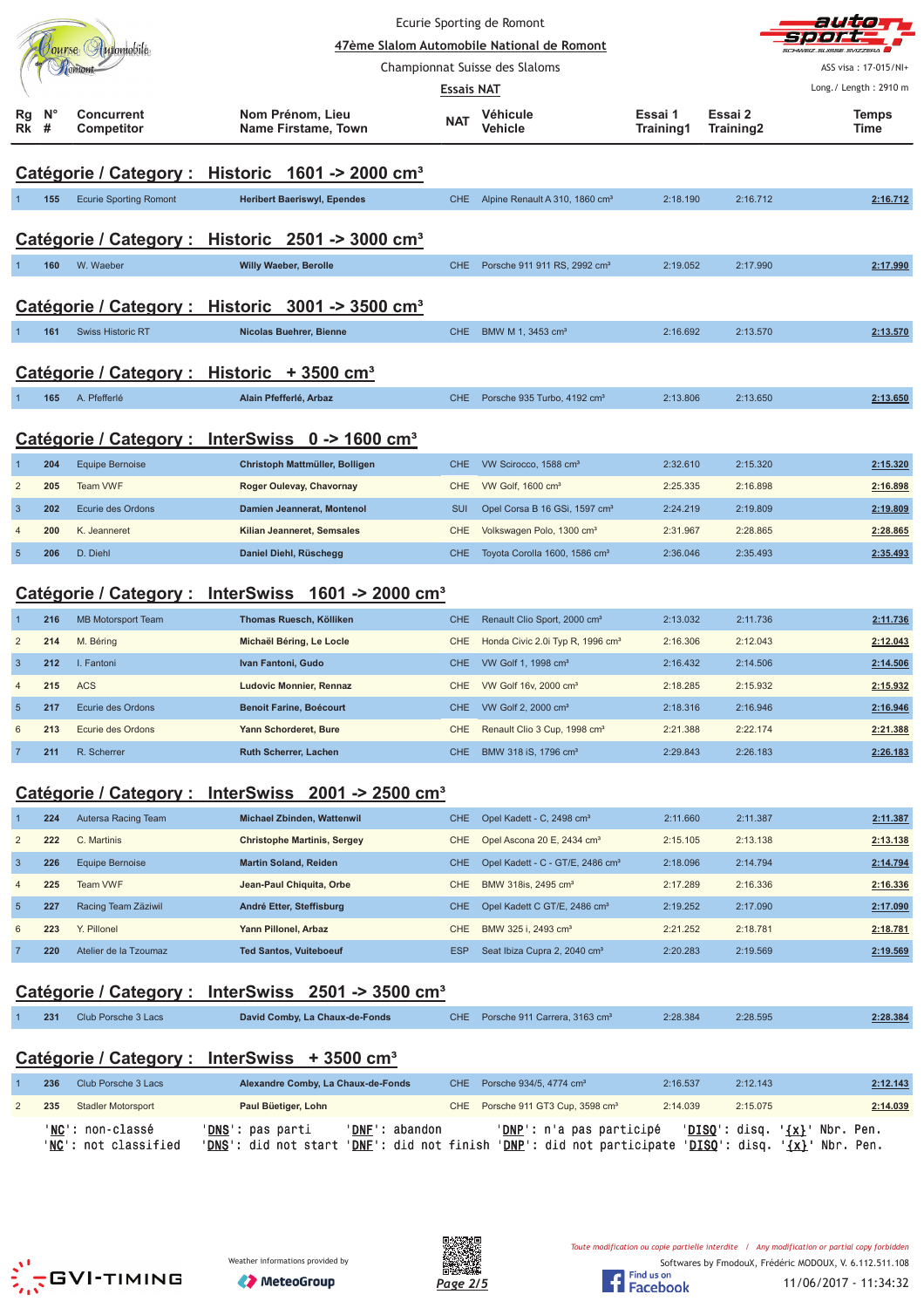|                |                           | Tourse Automobile                                      | Ecurie Sporting de Romont<br>47ème Slalom Automobile National de Romont                                                                                                                                  | auta            |                                              |                      |                        |                                                                                                                      |
|----------------|---------------------------|--------------------------------------------------------|----------------------------------------------------------------------------------------------------------------------------------------------------------------------------------------------------------|-----------------|----------------------------------------------|----------------------|------------------------|----------------------------------------------------------------------------------------------------------------------|
|                |                           |                                                        | Championnat Suisse des Slaloms                                                                                                                                                                           |                 | ASS visa: 17-015/NI+                         |                      |                        |                                                                                                                      |
|                |                           |                                                        |                                                                                                                                                                                                          | Essais NAT      |                                              |                      |                        | Long./ Length: 2910 m                                                                                                |
| Rg<br>Rk       | $N^{\circ}$<br>#          | <b>Concurrent</b><br>Competitor                        | Nom Prénom, Lieu<br><b>Name Firstame, Town</b>                                                                                                                                                           | NAT             | Véhicule<br>Vehicle                          | Essai 1<br>Training1 | Essai 2<br>Training2   | <b>Temps</b><br>Time                                                                                                 |
|                |                           | Catégorie / Category : E1 0 -> 1400 cm <sup>3</sup>    |                                                                                                                                                                                                          |                 |                                              |                      |                        |                                                                                                                      |
|                | 242                       | MB Motorsport Team                                     | Christoph Rohr, Oberhofen                                                                                                                                                                                | <b>CHE</b>      | Audi 50, 1393 cm <sup>3</sup>                | 2:16.988             | 2:14.768               | 2:14.768                                                                                                             |
| $\overline{c}$ | 243                       | <b>ACS</b>                                             | Hans Wüthrich, Wattenwil                                                                                                                                                                                 | CHE             | Mini Cooper S, 1398 cm <sup>3</sup>          | 2:22.052             | 2:19.703               | 2:19.703                                                                                                             |
| $\mathbf{3}$   | 240                       | <b>ACS</b>                                             | Markus Schweizer, Rüti                                                                                                                                                                                   | <b>CHE</b>      | Veb Trabant P 601, 1299 cm <sup>3</sup>      | 2:26.100             | 2:23.193               | 2:23.193                                                                                                             |
|                |                           | Catégorie / Category : E1 1401 -> 1600 cm <sup>3</sup> |                                                                                                                                                                                                          |                 |                                              |                      |                        |                                                                                                                      |
|                | 260                       | <b>MB Motorsport Team</b>                              | Martin Bürki, Uetendorf                                                                                                                                                                                  | <b>CHE</b>      | VW Polo R WRC, 1600 cm <sup>3</sup>          | 2:05.211             | <b>DNS</b>             | 2:05.211                                                                                                             |
| $\overline{2}$ | 257                       | <b>MB Motorsport Team</b>                              | Mike Bürki, Uetendorf                                                                                                                                                                                    | <b>CHE</b>      | VW Polo, 1598 cm <sup>3</sup>                | 2:09.049             | 2:09.172               | 2:09.049                                                                                                             |
| $\mathbf{3}$   | 261                       | Ecurie des Ordons                                      | <b>Sylvain Chariatte, Mormont</b>                                                                                                                                                                        | CH <sub>6</sub> | VW Golf, 1598 cm <sup>3</sup>                | 2:09.318             | 2:09.602               | 2:09.318                                                                                                             |
| 4              | 259                       | Autersa Racing Team                                    | Werner Willener, Schwanden                                                                                                                                                                               | <b>CHE</b>      | VW Golf, 1598 cm <sup>3</sup>                | 2:13.741             | 2:14.206               | 2:13.741                                                                                                             |
| $\overline{5}$ | 258                       | <b>MB Motorsport Team</b>                              | Joel Werthmüller, Heimberg                                                                                                                                                                               | <b>CHE</b>      | Peugeot Peugeot 106 GTI, 1598 c              | 2:16.984             | 2:14.729               | 2:14.729                                                                                                             |
| 6              | 250                       | P. Beguin                                              | <b>Philippe Beguin, Prilly</b>                                                                                                                                                                           | <b>CHE</b>      | Peugeot 205, 1587 cm <sup>3</sup>            | 2:17.356             | 2:16.915               | 2:16.915                                                                                                             |
| $\overline{7}$ | 254                       | <b>MB Motorsport Team</b>                              | Walter Holzer, Süderen                                                                                                                                                                                   | <b>CHE</b>      | Honda Civic 1.6 VTi, 1595 cm <sup>3</sup>    | 2:21.341             | 2:18.023               | 2:18.023                                                                                                             |
| 8              | 255                       | <b>ACS</b>                                             | <b>Samuel Weibel, Rumisberg</b>                                                                                                                                                                          | <b>CHE</b>      | Honda Civic 1.6 VTI, 1595 cm <sup>3</sup>    | 2:22.674             | 2:19.001               | 2:19.001                                                                                                             |
| $\overline{9}$ | 253                       | L. Aliberti                                            | Luca Aliberti, Estavayer-le-Lac                                                                                                                                                                          | <b>CHE</b>      | VW Golf LS, 1588 cm <sup>3</sup>             | 2:22.079             | 2:20.260               | 2:20.260                                                                                                             |
| 10             | 256                       | <b>MB Motorsport Team</b>                              | Heinz Gfeller, Noflen                                                                                                                                                                                    | <b>CHE</b>      | Ford Fiesta 1.6, 1596 cm <sup>3</sup>        | 2:24.011             | 2:23.009               | 2:23.009                                                                                                             |
| 11             | 252                       | <b>Ecurie Sporting Romont</b>                          | <b>David Frioud, Rossens</b>                                                                                                                                                                             | <b>CHE</b>      | Peugeot 106 1.6 16V, 1587 cm <sup>3</sup>    | 2:34.612             | 2:31.198               | 2:31.198                                                                                                             |
| 12             | 262                       | Team VWF                                               | <b>Filipe Chiquita, Sainte Croix</b>                                                                                                                                                                     | <b>CHE</b>      | Citroën Saxo 1.6 VTS, 1587 cm <sup>3</sup>   | 2:31.986             | 2:34.173               | 2:31.986                                                                                                             |
|                | 251                       | Autersa Racing Team                                    | Patrick Eggimann, Walkringen                                                                                                                                                                             | <b>CHE</b>      | Peugeot 106 1.6 16V, 1587 cm <sup>3</sup>    | <b>DNF</b>           | <b>DNS</b>             | <u> - 1000 - 1000 - 1000 - 1000 - 1000 - 1000 - 1000 - 1000 - 1000 - 1000 - 1000 - 1000 - 1000 - 1000 - 1000 - 1</u> |
|                | Catégorie / Category : E1 |                                                        | 1601 -> 2000 cm <sup>3</sup>                                                                                                                                                                             |                 |                                              |                      |                        |                                                                                                                      |
|                | 320                       | Autersa Racing Team                                    | <b>Daniel Wittwer, Forst</b>                                                                                                                                                                             | <b>CHE</b>      | VW Golf 16v, 1986 cm <sup>3</sup>            | 2:06.795             | 2:05.359               | 2:05.359                                                                                                             |
| $\overline{2}$ | 309                       | <b>ACS</b>                                             | <b>Patrick Flammer, Glarus</b>                                                                                                                                                                           | CHE             | Suzuki Swift Sport 1.6, 1998 cm <sup>3</sup> | 2:08.218             | 2:06.996               | 2:06.996                                                                                                             |
| $\overline{3}$ | 302                       | Squadra Corse Quad.                                    | <b>Emanuele Tognacca, Brione</b>                                                                                                                                                                         | <b>CHE</b>      | VW Golf, 1984 cm <sup>3</sup>                | 2:11.513             | 2:08.896               | 2:08.896                                                                                                             |
|                | 321                       | N. Roberto                                             | Nicola Roberto, Penthalaz                                                                                                                                                                                | CHE             | Peugeot 205 Rallye, 1998 cm <sup>3</sup>     | 2:11.215             | 2:10.206               | 2:10.206                                                                                                             |
| $\overline{5}$ | 317                       | Squadra Corse Quad.                                    | Christian Darani, Mairengo                                                                                                                                                                               | <b>CHE</b>      | Fiat X 1/9, 2000 cm <sup>3</sup>             | 2:10.437             | 2:13.466               | 2:10.437                                                                                                             |
| 6              | 315                       | <b>ACS</b>                                             | <b>Martin Wittwer, Forst</b>                                                                                                                                                                             | CHE             | Peugeot 205 GTi, 1998 cm <sup>3</sup>        | 2:12.662             | 2:11.538               | 2:11.538                                                                                                             |
| $\overline{7}$ | 319                       | <b>Equipe Bernoise</b>                                 | Thomas Kammermann, Krauchthal                                                                                                                                                                            | <b>CHE</b>      | VW Golf GTI, 2000 cm <sup>3</sup>            | 2:15.376             | 2:13.008               | 2:13.008                                                                                                             |
| 8              | 303                       | Autersa Racing Team                                    | Adrian Mürner, Heimberg                                                                                                                                                                                  | <b>CHE</b>      | Volkswagen Golf 2 GTI, 1991 cm <sup>3</sup>  | 2:20.929             | 2:14.470               | 2:14.470                                                                                                             |
| 9              | 310                       | S. Jaquemet                                            | Stéphane Jaquemet, St-Cierges                                                                                                                                                                            | <b>CHE</b>      | Renault Clio RS Cup, 1998 cm <sup>3</sup>    | 2:16.355             | 2:14.633               | 2:14.633                                                                                                             |
| 10             | 301                       | A. Ribeiro                                             | Alexandre Ribeiro, Orbe                                                                                                                                                                                  | <b>PRT</b>      | Volkswagen Golf GTI, 1984 cm <sup>3</sup>    | 2:15.207             | 2:16.468               | 2:15.207                                                                                                             |
| 11             | 312                       | <b>Ecurie Sporting Romont</b>                          | Jérôme Nicolet, Ecuvillens                                                                                                                                                                               | <b>CHE</b>      | Renault Clio RS Cup, 1998 cm <sup>3</sup>    | 2:16.842             | 2:15.551               | 2:15.551                                                                                                             |
| 12             | 307                       | G. Bitto                                               | Giuseppe Bitto, Le Mont                                                                                                                                                                                  | CHE             | Renault Clio RS Cup, 1998 cm <sup>3</sup>    | 2:23.422             | 2:18.387               | 2:18.387                                                                                                             |
| 13             | 313                       | S. Pittet                                              | <b>Stéphane Pittet, Bottens</b>                                                                                                                                                                          | <b>CHE</b>      | Renault Clio Coupe, 1998 cm <sup>3</sup>     | 2:19.781             | 2:18.420               | 2:18.420                                                                                                             |
| 14             | 314                       | Ecurie du Nord                                         | <b>Michel Randin, Mervelier</b>                                                                                                                                                                          | CHE             | Renault Clio Coupe, 1998 cm <sup>3</sup>     | 2:20.472             | 2:19.238               | 2:19.238                                                                                                             |
| 15             | 316                       | Gruyère Racing Team                                    | Dylan Zanni, La Roche                                                                                                                                                                                    | CHE             | Renault Clio Cup III, 1998 cm <sup>3</sup>   | 2:22.588             | 2:19.583               | 2:19.583                                                                                                             |
| 16             | 322                       | Autersa Racing Team                                    | Patrick Könitzer, Rüschegg                                                                                                                                                                               | CHE             | Volkswagen 17 Golf GTI, 1997 cm <sup>3</sup> | 2:22.993             | 2:20.948               | 2:20.948                                                                                                             |
| 17             | 308                       | Ecurie du Nord                                         | Alain Bombardier, Orbe                                                                                                                                                                                   | <b>CHE</b>      | Renault Clio Coupe, 1998 cm <sup>3</sup>     | 2:26.469             | 2:21.564               | 2:21.564                                                                                                             |
| 18             | 304                       | <b>Ecurie Sporting Romont</b>                          | Frank Azema, Treyvaux                                                                                                                                                                                    | <b>CHE</b>      | BMW 318ti compact, 1995 cm <sup>3</sup>      | 2:27.832             | 2:24.242               | 2:24.242                                                                                                             |
| 19             | 306                       | Ecurie Fun Racing                                      | Michel-Roland Joye, Vallorbe                                                                                                                                                                             | <b>CHE</b>      | Opel Kadett E GSI 16, 1997 cm <sup>3</sup>   | 2:28.954             | 2:25.540               | 2:25.540                                                                                                             |
| 20             | 300                       | Ecurie des Ordons                                      | David Rossé, Courtételle                                                                                                                                                                                 | <b>CHE</b>      | VW Golf 16v, 1983 cm <sup>3</sup>            | 2:27.559             | 2:34.324               | 2:27.559                                                                                                             |
| 21             | 318                       | Ecurie des Lions                                       | Sébastien Genoud, Remaufens                                                                                                                                                                              | <b>CHE</b>      | Renault Clio 2 RS1, 2000 cm <sup>3</sup>     | 2:31.961             | 2:28.658               | 2:28.658                                                                                                             |
| 22             | 305                       | Ecurie Racing Fans                                     | Danny Bender, Fully                                                                                                                                                                                      | CHE             | Opel Kadett E GSI 16, 1997 cm <sup>3</sup>   | 2:32.585             | 2:30.373               | 2:30.373                                                                                                             |
|                | 311                       | <b>Ecurie Sporting Romont</b>                          | Jonas Magnin, Neyruz                                                                                                                                                                                     | CHE.            | Honda Civic Rikli Motorsport, 1998           | <b>DNP</b>           | <b>DNP</b>             |                                                                                                                      |
|                |                           | 'NC': non-classé<br>'NC': not classified               | ' <u>DNS</u> ': pas parti<br>' <u>DNF</u> ': abandon<br>' <u>DNS</u> ': did not start ' <u>DNF</u> ': did not finish ' <u>DNP</u> ': did not participate ' <u>DISQ</u> ': disq. ' <u>{x}</u> ' Nbr. Pen. |                 | ' <u>DNP</u> ': n'a pas participé            |                      | ' <u>DISQ</u> ': disq. | ' <u>{x}</u> ' Nbr. Pen.                                                                                             |





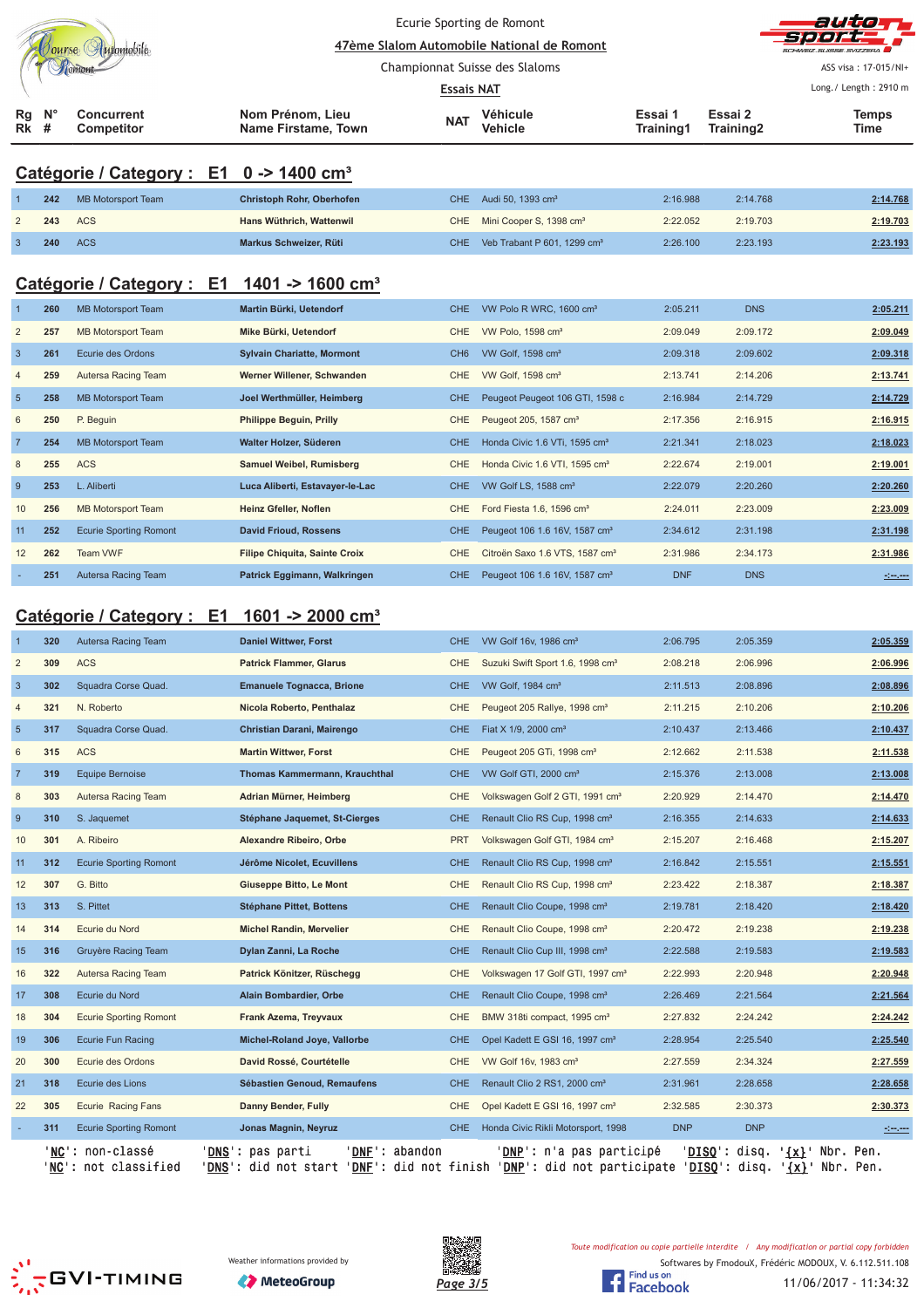|                   |                |                               |  |                                                                                                     |                   | Ecurie Sporting de Romont                  |                      |           | auto                                                                                         |  |  |
|-------------------|----------------|-------------------------------|--|-----------------------------------------------------------------------------------------------------|-------------------|--------------------------------------------|----------------------|-----------|----------------------------------------------------------------------------------------------|--|--|
| Jourse Automobile |                |                               |  |                                                                                                     |                   | 47ème Slalom Automobile National de Romont |                      |           |                                                                                              |  |  |
|                   | Tomont         |                               |  |                                                                                                     |                   | Championnat Suisse des Slaloms             | ASS visa: 17-015/NI+ |           |                                                                                              |  |  |
|                   |                |                               |  |                                                                                                     | <b>Essais NAT</b> |                                            |                      |           | Long./ Length: 2910 m                                                                        |  |  |
| Rg                | N <sub>c</sub> | <b>Concurrent</b>             |  | Nom Prénom, Lieu                                                                                    |                   | Véhicule                                   | Essai 1              | Essai 2   | <b>Temps</b>                                                                                 |  |  |
| Rk                | #              | <b>Competitor</b>             |  | <b>Name Firstame, Town</b>                                                                          | <b>NAT</b>        | Vehicle                                    | Training1            | Training2 | Time                                                                                         |  |  |
|                   |                |                               |  |                                                                                                     |                   |                                            |                      |           |                                                                                              |  |  |
|                   |                | Catégorie / Category : E1     |  | $2001 - 2500$ cm <sup>3</sup>                                                                       |                   |                                            |                      |           |                                                                                              |  |  |
|                   | 326            | <b>ALL-IN Racing Team</b>     |  | Etienne Beyeler, La Chaux                                                                           | <b>CHE</b>        | Opel Ascona B, 2486 cm <sup>3</sup>        | 2:15.307             | 2:11.543  | 2:11.543                                                                                     |  |  |
| $\overline{c}$    | 325            | Ecurie des Lions              |  | Benjamin Nicole, St-Martin                                                                          | CHE               | BMW 2002 Ti, 2301 cm <sup>3</sup>          | 2:14.846             | 2:14.487  | 2:14.487                                                                                     |  |  |
| $\mathbf{3}$      | 331            | Autersa Racing Team           |  | Christian Hirsig, Thierachern                                                                       | <b>CHE</b>        | VW Polo, 2346 cm <sup>3</sup>              | 2:18.212             | 2:15.385  | 2:15.385                                                                                     |  |  |
| $\overline{4}$    | 332            | Ecurie du Nord                |  | Dario D'Onofrio, Yvonand                                                                            | <b>CHE</b>        | Fiat Punto GT, 2332 cm <sup>3</sup>        | 2:21.097             | 2:19.737  | 2:19.737                                                                                     |  |  |
| $\sqrt{5}$        | 330            | <b>ACS</b>                    |  | <b>Edy Kempf, Altdorf</b>                                                                           | <b>CHE</b>        | BMW 323 Ti Compact, 2494 cm <sup>3</sup>   | 2:30.088             | 2:26.753  | 2:26.753                                                                                     |  |  |
| 6                 | 329            | <b>Equipe Bernoise</b>        |  | <b>Martin Epp, Altdorf</b>                                                                          | <b>CHE</b>        | BMW 325 i, 2493 cm <sup>3</sup>            | 2:32.129             | 2:26.986  | 2:26.986                                                                                     |  |  |
|                   |                |                               |  | Catégorie / Category : E1 2501 -> 3000 cm <sup>3</sup>                                              |                   |                                            |                      |           |                                                                                              |  |  |
|                   | 335            | Racing Club Airbag            |  | René Köchli, Kaltbach                                                                               | <b>CHE</b>        | Honda Civic 1.6 VTI, 2538 cm <sup>3</sup>  | 2:09.185             | 2:08.215  | 2:08.215                                                                                     |  |  |
| $\overline{c}$    | 337            | Ecurie des Lions              |  | <b>Ronan Petit, Brent</b>                                                                           | CHE               | BMW Compact 323 TI, 2990 cm <sup>3</sup>   | 2:17.645             | 2:14.850  | 2:14.850                                                                                     |  |  |
| 3                 | 328            | Ecurie des Lions              |  | Jean-luc Emch, Semsales                                                                             | <b>SUI</b>        | BMW M3 E36, 2990 cm <sup>3</sup>           | 2:22.145             | 2:20.970  | 2:20.970                                                                                     |  |  |
| $\overline{4}$    | 203            | <b>ACS</b>                    |  | Roger Hitz, Berikon                                                                                 | <b>CHE</b>        | Mini Cooper S, 2716 cm <sup>3</sup>        | 2:34.476             | 2:27.375  | 2:27.375                                                                                     |  |  |
|                   |                |                               |  |                                                                                                     |                   |                                            |                      |           |                                                                                              |  |  |
|                   |                |                               |  | Catégorie / Category : E1 3001 -> 3500 cm <sup>3</sup>                                              |                   |                                            |                      |           |                                                                                              |  |  |
| 1                 | 340            | <b>MB Motorsport Team</b>     |  | Juerg Beiner, Landquart                                                                             | <b>CHE</b>        | Lancia Delta S4, 3349 cm <sup>3</sup>      | 2:06.456             | 2:05.250  | 2:05.250                                                                                     |  |  |
| $\overline{c}$    | 336            | <b>Ecurie Basilisk</b>        |  | Bruno lanniello, Nunningen                                                                          | <b>CHE</b>        | Lancia Delta S4, 3343 cm <sup>3</sup>      | 2:13.945             | 2:09.693  | 2:09.693                                                                                     |  |  |
| $\overline{3}$    | 341            | <b>Ecurie Sporting Romont</b> |  | <b>Fabrice Winiger, Grolley</b>                                                                     | <b>CHE</b>        | Seat Leon Cup Racer MK3 TCR, 3             | 2:11.037             | 2:12.323  | 2:11.037                                                                                     |  |  |
| $\overline{4}$    | 343            | Ecurie du Nord                |  | <b>Cedric Milliquet, Pully</b>                                                                      | CHE               | Mitsubishi Lancer EVO VI, 3400 c           | 2:15.909             | 2:13.946  | 2:13.946                                                                                     |  |  |
| $\sqrt{5}$        | 345            | Squadra Corse Quad.           |  | Fabio Cristoni, Péry                                                                                | <b>CHE</b>        | Lancia Delta HF Integrale 16V, 33          | 2:17.822             | 2:15.395  | 2:15.395                                                                                     |  |  |
| 6                 | 342            | Squadra Corse Quad.           |  | Christian Sonnenschein, Savigny                                                                     | <b>CHE</b>        | Lancia Delta HF Integrale 16V, 33          | 2:18.988             | 2:17.937  | 2:17.937                                                                                     |  |  |
| $\overline{7}$    | 344            | B. Muhr                       |  | Bernhard Muhr, Rüeggisberg                                                                          | <b>CHE</b>        | Toyota Celica Turbo, 3435 cm <sup>3</sup>  | 2:38.401             | 2:34.107  | 2:34.107                                                                                     |  |  |
|                   |                |                               |  |                                                                                                     |                   |                                            |                      |           |                                                                                              |  |  |
|                   |                | Catégorie / Category : E1     |  | $+3500$ cm <sup>3</sup>                                                                             |                   |                                            |                      |           |                                                                                              |  |  |
|                   | 355            | <b>ACS</b>                    |  | Albin Mächler, Wangen                                                                               | CHE               | BMW M2, 5064 cm <sup>3</sup>               | 2:08.616             | 2:07.903  | 2:07.903                                                                                     |  |  |
| 2                 | 354            | <b>ACS</b>                    |  | Aristide Rebord, Bovernier                                                                          | <b>CHE</b>        | BMW M3, 3999 cm <sup>3</sup>               | 2:08.630             | 2:08.931  | 2:08.630                                                                                     |  |  |
| $\mathbf{3}$      | 352            | <b>Ecurie Sporting Romont</b> |  | <b>Richard Winiger, Nierlet-les-Bois</b>                                                            | CHE               | Porsche 997 Cup II, 3800 cm <sup>3</sup>   | 2:13.248             | 2:09.635  | 2:09.635                                                                                     |  |  |
| $\overline{4}$    | 353            | A. Murcia                     |  | <b>Arnaud Murcia, Veyrier</b>                                                                       | <b>CHE</b>        | Mitsubishi Lancer Evo VII, 3910 c          | 2:13.769             | 2:10.242  | 2:10.242                                                                                     |  |  |
| $\overline{5}$    | 350            | <b>ACS</b>                    |  | <b>Michel Lovis, Orbe</b>                                                                           | <b>CHE</b>        | Subaru Impreza 2.0 Turbo, 3604 c           | 2:22.207             | 2:16.642  | 2:16.642                                                                                     |  |  |
| 6                 | 356            | <b>Ecurie Biennoise</b>       |  | Herbert Bieri, Kehrsatz                                                                             | <b>NAT</b>        | BMW 135i Turbo, 5064 cm <sup>3</sup>       | 2:27.523             | 2:25.075  | 2:25.075                                                                                     |  |  |
| $\overline{7}$    | 351            | <b>ACS</b>                    |  | Alessandro Di Marzo, La Chaux-de-Fonds                                                              | <b>CHE</b>        | Subaru Impreza 2.0GT 4WD, 3740             | 2:33.344             | 2:25.670  | 2:25.670                                                                                     |  |  |
|                   |                |                               |  |                                                                                                     |                   |                                            |                      |           |                                                                                              |  |  |
|                   |                |                               |  | Catégorie / Category : E2-Silhouette TracKing 0 -> 1600 cm <sup>3</sup>                             |                   |                                            |                      |           |                                                                                              |  |  |
|                   | 1              | Ecurie des Ordons             |  | Jean-François Chariatte, Porrentruy                                                                 |                   | CHE Tracking RC01, 998 cm <sup>3</sup>     | 2:05.728             | 2:03.654  | 2:03.654                                                                                     |  |  |
|                   |                |                               |  |                                                                                                     |                   |                                            |                      |           |                                                                                              |  |  |
|                   |                |                               |  | Catégorie / Category : E2 Silhouette 0 -> 1600 cm <sup>3</sup>                                      |                   |                                            |                      |           |                                                                                              |  |  |
|                   | $\overline{2}$ | Ecurie 13 Etoiles             |  | <b>Gregory Follonier, Martigny</b>                                                                  | <b>CHE</b>        | GFA Austin Cooper RS, 1298 cm <sup>3</sup> | 2:24.174             | 2:08.495  | 2:08.495                                                                                     |  |  |
|                   |                |                               |  |                                                                                                     |                   |                                            |                      |           |                                                                                              |  |  |
|                   |                |                               |  | Catégorie / Category : E2 SportCars 0 -> 1600 cm <sup>3</sup>                                       |                   |                                            |                      |           |                                                                                              |  |  |
|                   | 5              | Gruyère Racing Team           |  | Yannick De Siebenthal, Aigle                                                                        | CHE               | Jema B10 JA, 998 cm <sup>3</sup>           | 2:10.427             | 2:07.277  | 2:07.277                                                                                     |  |  |
|                   |                |                               |  |                                                                                                     |                   |                                            |                      |           |                                                                                              |  |  |
|                   |                |                               |  | Catégorie / Category : E2 SingleSeater 0 -> 1600 cm <sup>3</sup>                                    |                   |                                            |                      |           |                                                                                              |  |  |
|                   | 14             | D. Zimmermann                 |  | Denis Zimmermann, Romainmotier                                                                      | CHE               | Formule BMW, 1100 cm <sup>3</sup>          | 2:14.925             | 2:14.136  | 2:14.136                                                                                     |  |  |
| $\overline{c}$    | 12             | Ecurie 13 Etoiles             |  | Sabrina Pierroz, Sion                                                                               | CHE               | Arcobaleno Arcobaleno Formula, 1           | 2:24.108             | 2:15.557  | 2:15.557                                                                                     |  |  |
| $\mathbf{3}$      | 10             | Atelier de la Tzoumaz         |  | <b>Marc Hafner, Le Bouveret</b>                                                                     | CHE.              | Arcobaleno Arcobaleno Formula, 1           | 2:19.713             | 2:15.847  | 2:15.847                                                                                     |  |  |
|                   |                | ' <b>NC</b> ': non-classé     |  | 'DNE': abandon<br>' <u>DNS</u> ': pas parti                                                         |                   | ' <u>DNP</u> ': n'a pas participé          |                      |           | ' <u>DISQ</u> ': disq. ' <u>{x}</u> ' Nbr. Pen.                                              |  |  |
|                   |                | 'NC': not classified          |  | 'DNS': did not start 'DNF': did not finish 'DNP': did not participate 'DISQ': disq. '{x}' Nbr. Pen. |                   |                                            |                      |           |                                                                                              |  |  |
|                   |                |                               |  |                                                                                                     |                   |                                            |                      |           |                                                                                              |  |  |
|                   |                |                               |  |                                                                                                     | 画版<br>後数数:        |                                            |                      |           | Toute modification ou copie partielle interdite / Any modification or partial copy forbidden |  |  |





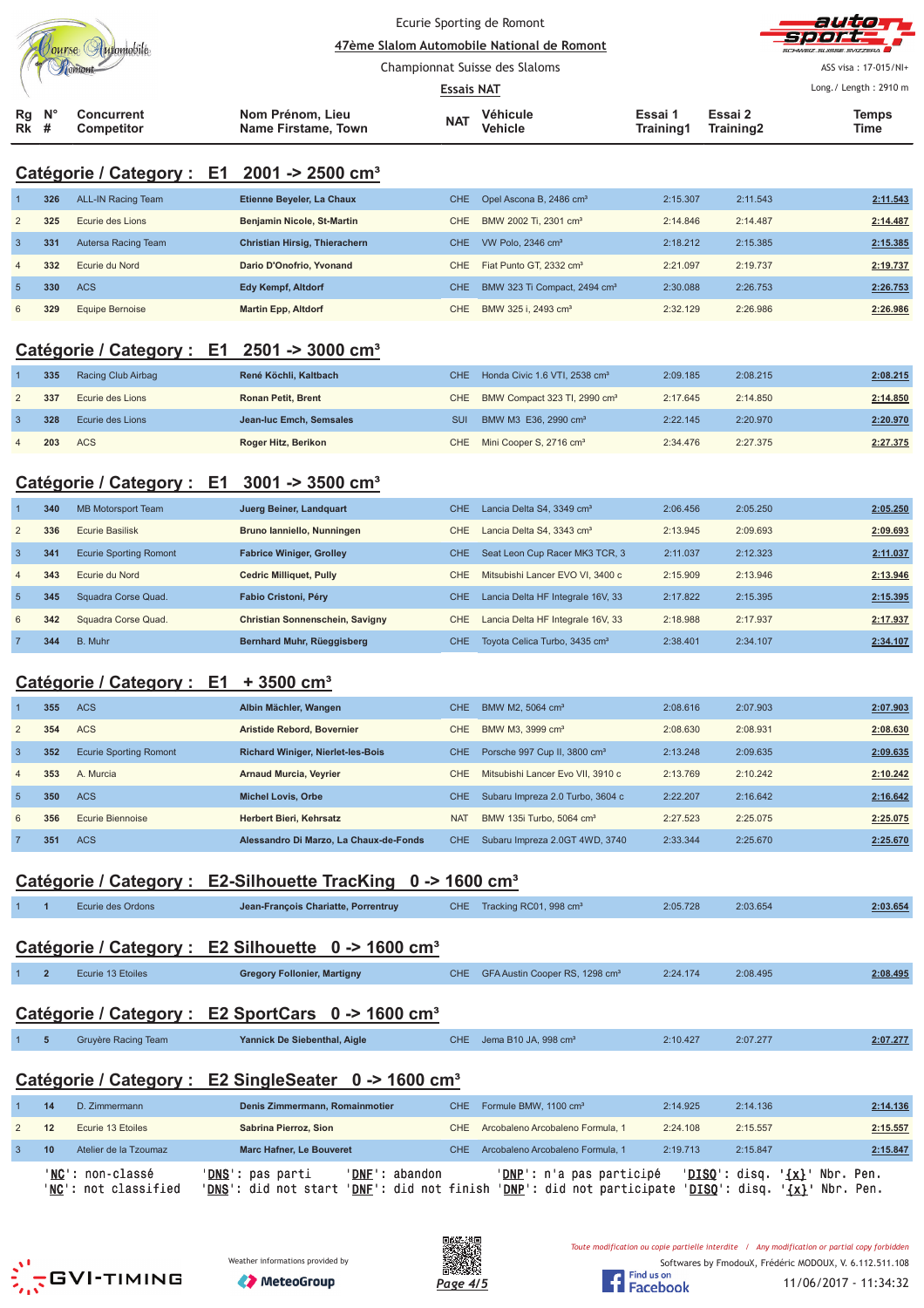|                   |             |                          |                                         | Ecurie Sporting de Romont<br>47ème Slalom Automobile National de Romont |                                 |                      |                      | autom<br><b>Sport</b><br>SCHWEIZ SUISSE SVIZZEDA |  |
|-------------------|-------------|--------------------------|-----------------------------------------|-------------------------------------------------------------------------|---------------------------------|----------------------|----------------------|--------------------------------------------------|--|
|                   |             |                          |                                         |                                                                         | Championnat Suisse des Slaloms  | ASS visa: 17-015/NI+ |                      |                                                  |  |
|                   |             |                          |                                         | <b>Essais NAT</b>                                                       |                                 |                      |                      | Long. / Length: $2910 \text{ m}$                 |  |
| Rg<br><b>Rk</b> # | $N^{\circ}$ | Concurrent<br>Competitor | Nom Prénom, Lieu<br>Name Firstame, Town | <b>NAT</b>                                                              | Véhicule<br><b>Vehicle</b>      | Essai 1<br>Training1 | Essai 2<br>Training2 | Temps<br>Time                                    |  |
|                   |             | Ecurie des Lions         | Eric Morel, Châtel-st-Denis             | SUI                                                                     | Glorias Cars Arcobaleno Formula | <b>DNP</b>           | <b>DNP</b>           | $-1 - 1 - 1 - 1 - 1 = 0$                         |  |

## **Catégorie / Category : E2 SingleSeater 1601 -> 2000 cm³**

|                | 15 | Racing Club Airbag                               | <b>Philip Egli, Rombach</b>                                                                                             | CHE. | Dallara 394 Opel, 2000 cm <sup>3</sup>                 | 1:56.309                         | 1:54.403           | 1:54.403               |
|----------------|----|--------------------------------------------------|-------------------------------------------------------------------------------------------------------------------------|------|--------------------------------------------------------|----------------------------------|--------------------|------------------------|
| $\overline{2}$ | 17 | Autersa Racing Team                              | Marcel Maurer, Längenbühl                                                                                               | CHE. | Renault Midland, 2000 cm <sup>3</sup>                  | 1:58.587                         | 1:56.499           | 1:56.499               |
| $\mathbf{3}$   | 20 | Ecurie des Ordons                                | Jean-Marc Salomon, Courtedoux                                                                                           | CHE. | Tatuus Bossy Racing, 2000 cm <sup>3</sup>              | 1:59.158                         | 1:56.744           | 1:56.744               |
| $\overline{4}$ | 18 | Chablais Racing Team                             | Didier Planchamp, Vionnaz                                                                                               | CHE. | Tatuus Renault, 2000 cm <sup>3</sup>                   | 2:04.325                         | 2:02.162           | 2:02.162               |
| $-5$           | 21 | M. Zimmermann                                    | Marc Zimmermann, Romainmotier                                                                                           | CHE. | Renault Tatuus FR 2000, 1998 cm <sup>3</sup>           | 2:04.304                         | 2:03.362           | 2:03.362               |
| 6              | 19 | Ecurie des Ordons                                | Henri Schmidt, Porrentruv                                                                                               | CHE  | Caparo Formule Renault 2000, 20                        | 2:14.664                         | 2:11.859           | 2:11.859               |
|                |    | ' <b>NC':</b> non-classé<br>'NC': not classified | ' <b>DNS</b> ': pas parti<br>' <b>DNF</b> ': abandon<br>' <b>DNS</b> ': did not start<br>' <b>DNF</b> ': did not finish |      | 'DNP': n'a pas participé<br>'DNP': did not participate | $'DISO':$ disq.<br>'DISO': disq. | $\{x\}$<br>$\{x\}$ | Nbr. Pen.<br>Nbr. Pen. |